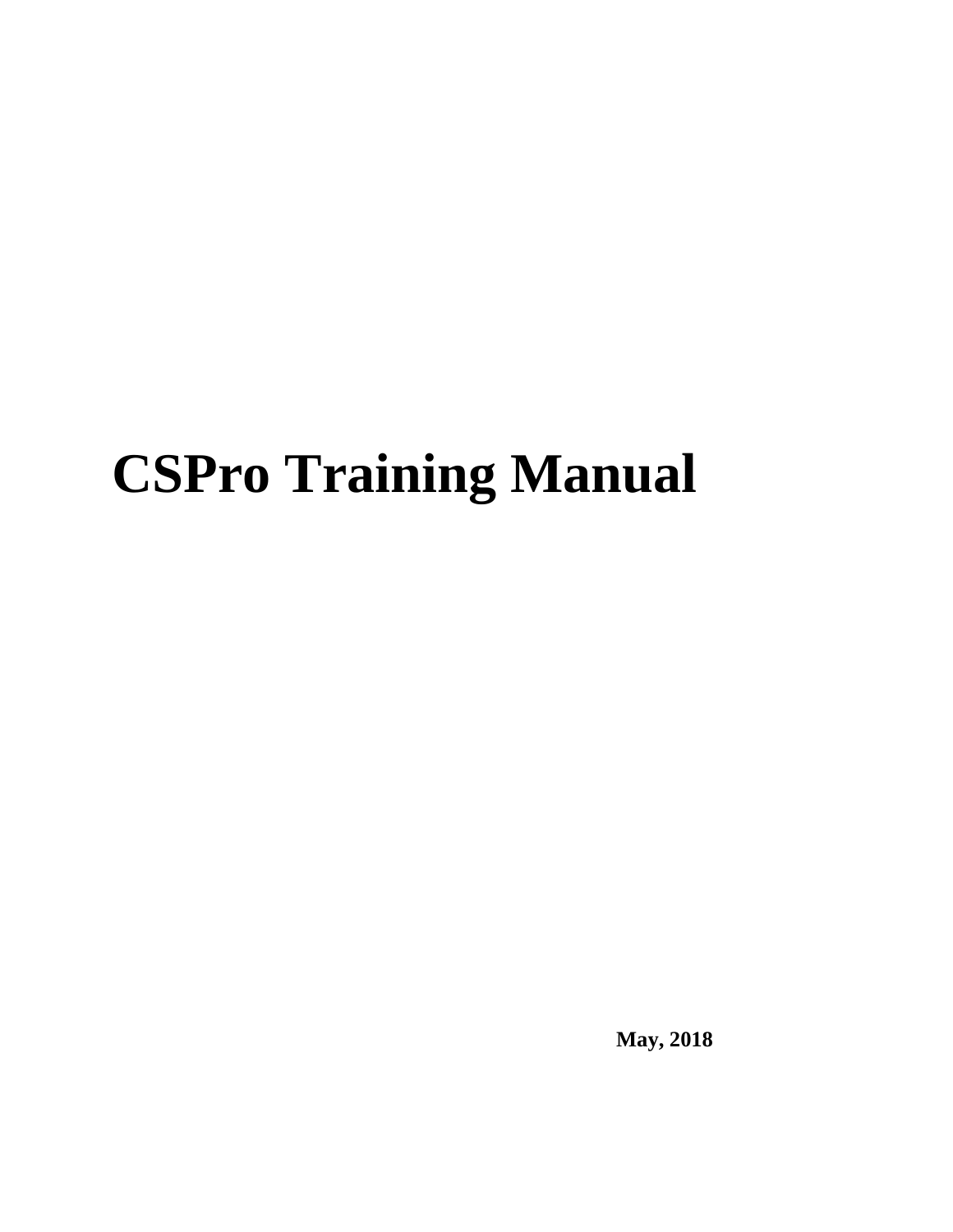# **Table of Content**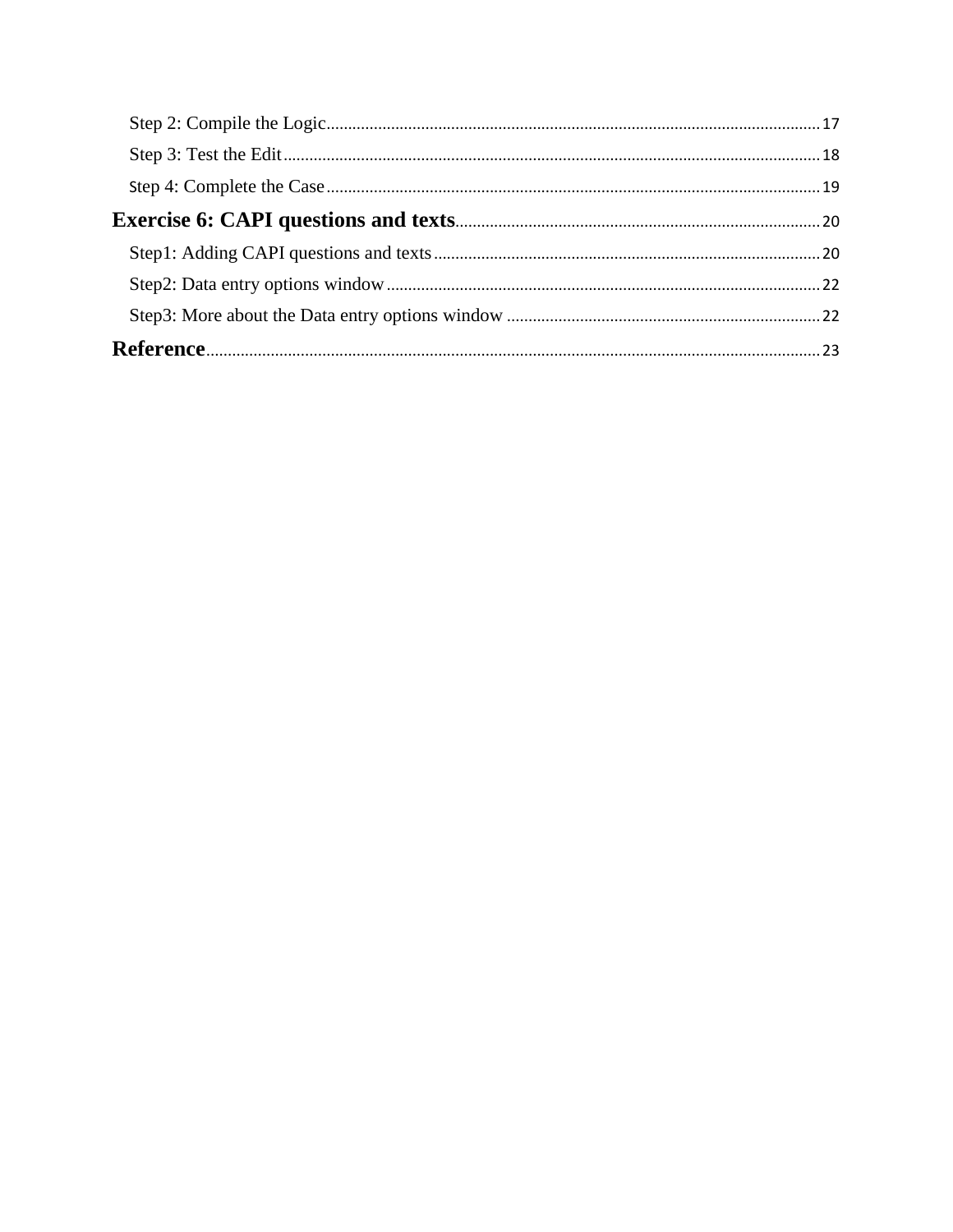# **1.Introduction**

### <span id="page-3-1"></span><span id="page-3-0"></span>What is CSPro?

The Census and Survey Processing System (CSPro) is a software package for entry, editing, tabulation, and dissemination of census and survey data.

CSPro lets you create, modify, and run data entry, batch editing, and tabulation applications from a single, integrated development environment. It processes data on a case basis (one or more questionnaires), where a case can consist of one or many data records.

The most common kinds of surveys in which CSPro is used are censuses (population and housing; agriculture; and economic), Demographic and labour force surveys, Household income and expenditure surveys, etc.

CSPro was developed jointly by the U.S. Census Bureau. CSPro is in the public domain. It is available at no cost and may be freely distributed. It is available for download at [www.census.gov/ipc/www/cspro.](http://www.census.gov/ipc/www/cspro)

This guide contains information about installing CSPro, followed by a tutorial that will guide you through a series of exercises to help you get started using CSPro. This includes

- Defining the metadata for the survey as a CSPro dictionary (containing information about the questions, what kind of data will the answer be, name of the variable holding the data etc.)
- Defining the code lists (possible replies) to the given questions (for instance, a question about the respondent's sex can have replies " $1 =$  male" and " $2 =$  female")
- Designing the forms for the questionnaire.
- Programming the skips and controls and other logic of the questionnaire.
- Deploying the application on a laptop and tablet.

### <span id="page-3-2"></span>CSPro Features

This is an overview of some of CSPro's main capabilities.

### **Data Dictionary**

Define simple or complex hierarchical file organization. Define hierarchical levels, identification items, records, items (fields or variables), value sets (categories of values), and values. Create descriptive notes for documentation. Define multiply occurring items and define relationships between multiply-occurring records and items. Produce reports of file organization.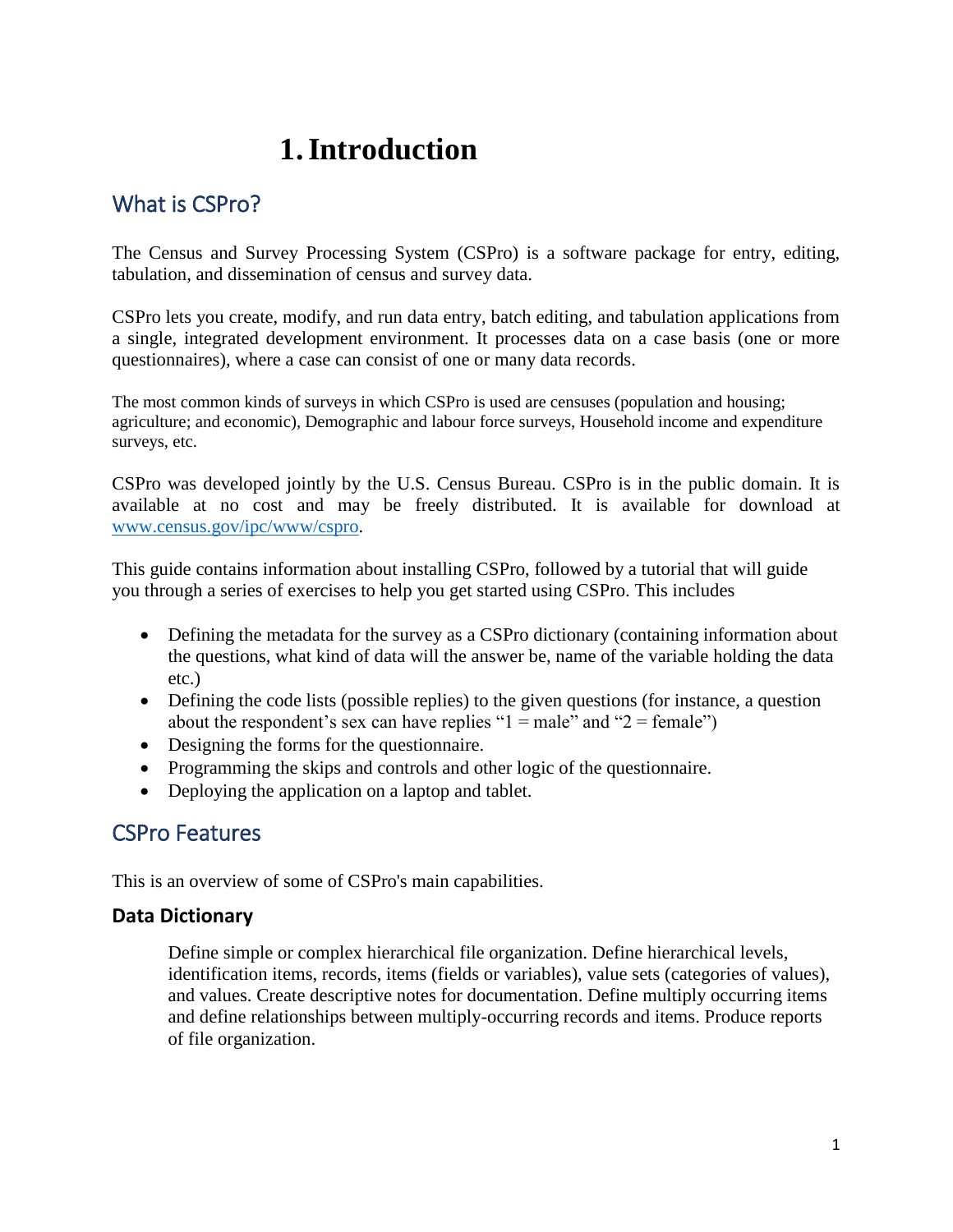### **Data Entry**

Add, modify, verify and view cases (questionnaires). Create an unlimited number of forms (screens). Create forms bigger than the computer screen that scroll as necessary. Create forms with fields from different physical records. Enter data from rosters. Create consistency checks and skip patterns of unlimited complexity. Execute procedures before and/or after field is entered. Display user-defined messages. Access multiple lookup files. Read from and write to secondary files. Index cases to avoid duplication. Produce operator statistics. Create a stand-alone data entry environment.

### **Concatenate Data**

Concatenate (join end-to-end) two or more data (or other text) files.

### **Export Data**

Export selected data variables to delimited (tab, comma, semicolon), SAS, SPSS, Stata, R, or CSPro formatted data files.

### <span id="page-4-0"></span>**Installation**

#### **Hardware and Software Requirements**

- The minimal configuration for CSPro is:
- 512MB of RAM
- Mouse
- 100MB of free hard drive space
- Microsoft Windows Vista, 7, 8, or 10

### <span id="page-4-1"></span>Installing CSPro

The CSPro installer has the file name cspro70.exe. To install CSPro:

- 1. Double-click on the file.
- 2. Read and accept the U.S. Census Bureau's license agreement
- 3. Select the components that you want to install. You will generally want to install all of the components.
- 4. Select the folder where you want to install CSPro. You will generally want to install CSPro in the suggested directory.

After CSPro has been installed on your computer, you will have the option to run the program and/or view the release notes. You will find a CSPro 7.0 icon on your desktop that you can double-click on when you want to run CSPro in the future.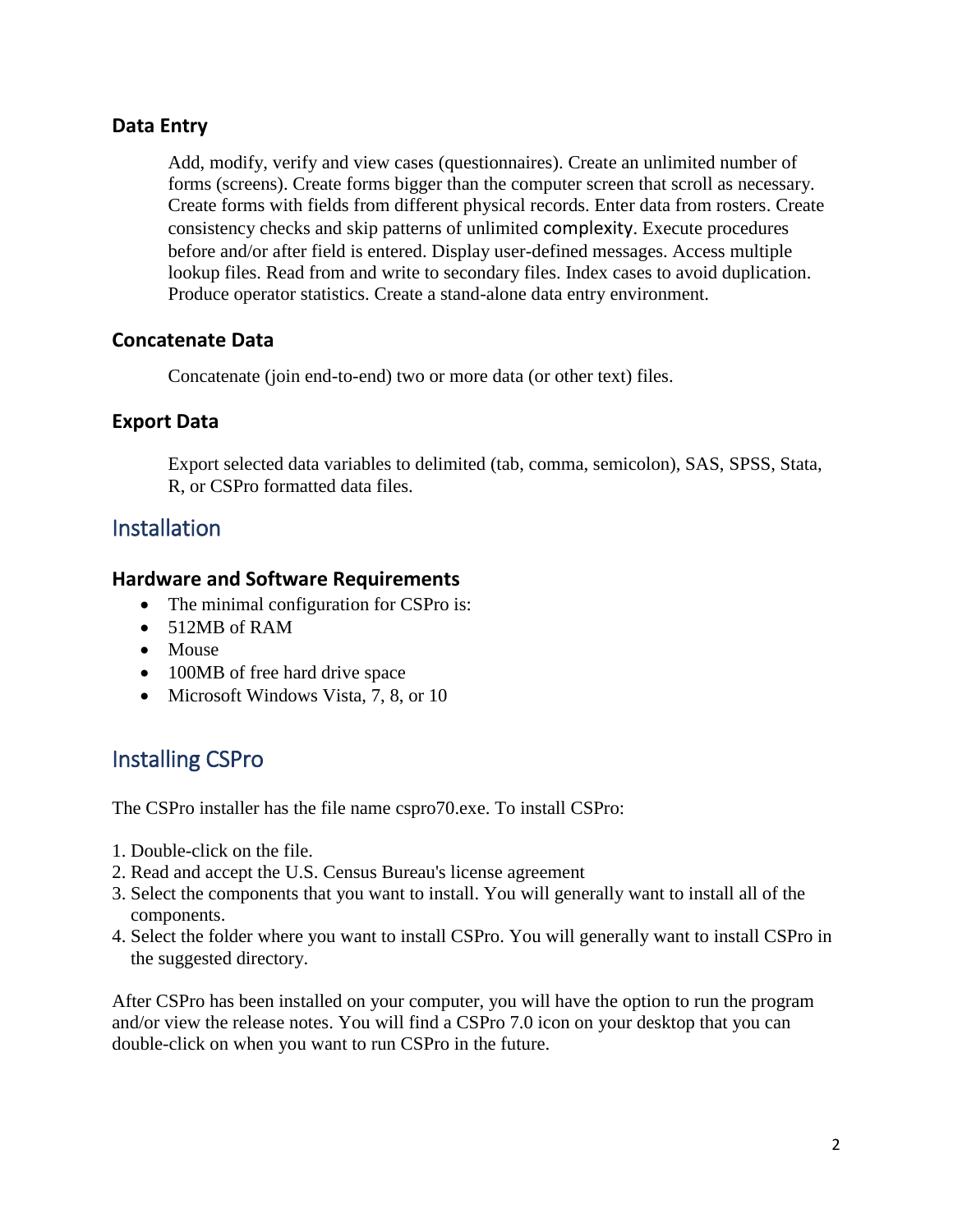### <span id="page-5-0"></span>Installing a Newer Version

#### **Upgrading to CSPro 7.0 From CSPro 6.3 or Earlier**

If you have an old version of CSPro installed on your computer, you can install CSPro 7.1 without affecting the previous version. When you have finished your conversion of applications to CSPro 7.0, you can then uninstall the previous version.

Due to internal changes within CSPro 7.1, once files have been loaded in CSPro 7.1, you may no longer be able to load them in previous versions of CSPro.

#### **Updating a Previous Version of CSPro 7.0**

If you are updating a previous version of CSPro 7.0, the installer will remove the previous version and replace it with the new version. It will not change any applications or other files that you have created.

### <span id="page-5-1"></span>Uninstalling CSPro

The uninstaller will remove all registry entries and CSPro system files. It will not remove any applications or other files that you have created.

You can uninstall the program using the Windows Control Panel:

- 1. Using the Windows search functionality (Windows **Key+S**), type **Add or remove programs**.
- 2. Select CSPro from the list of programs.
- <span id="page-5-2"></span>3. Follow the prompts to uninstall the program.

# **2. CSPro Tutorial**

### <span id="page-5-3"></span>About the Tutorial

The tutorial will guide you through a series of exercises to help you get started using CSPro. The exercises in the tutorial require no special knowledge other than basic familiarity with Windows. The exercises are divided into very short steps. Each step normally takes only a few hrours.

There are five exercises. You create files in each exercise that are used in later exercises. Exercises 1 through 3 and 6 show you simple data entry and design applicatiob. Exercises 4 shows you the CSPro language for editing.

Exercise 1: Create a Data Entry Application Exercise 2: Create the Data Dictionary Exercise 3: Create the Data Entry Forms Exercise 4: Enter Data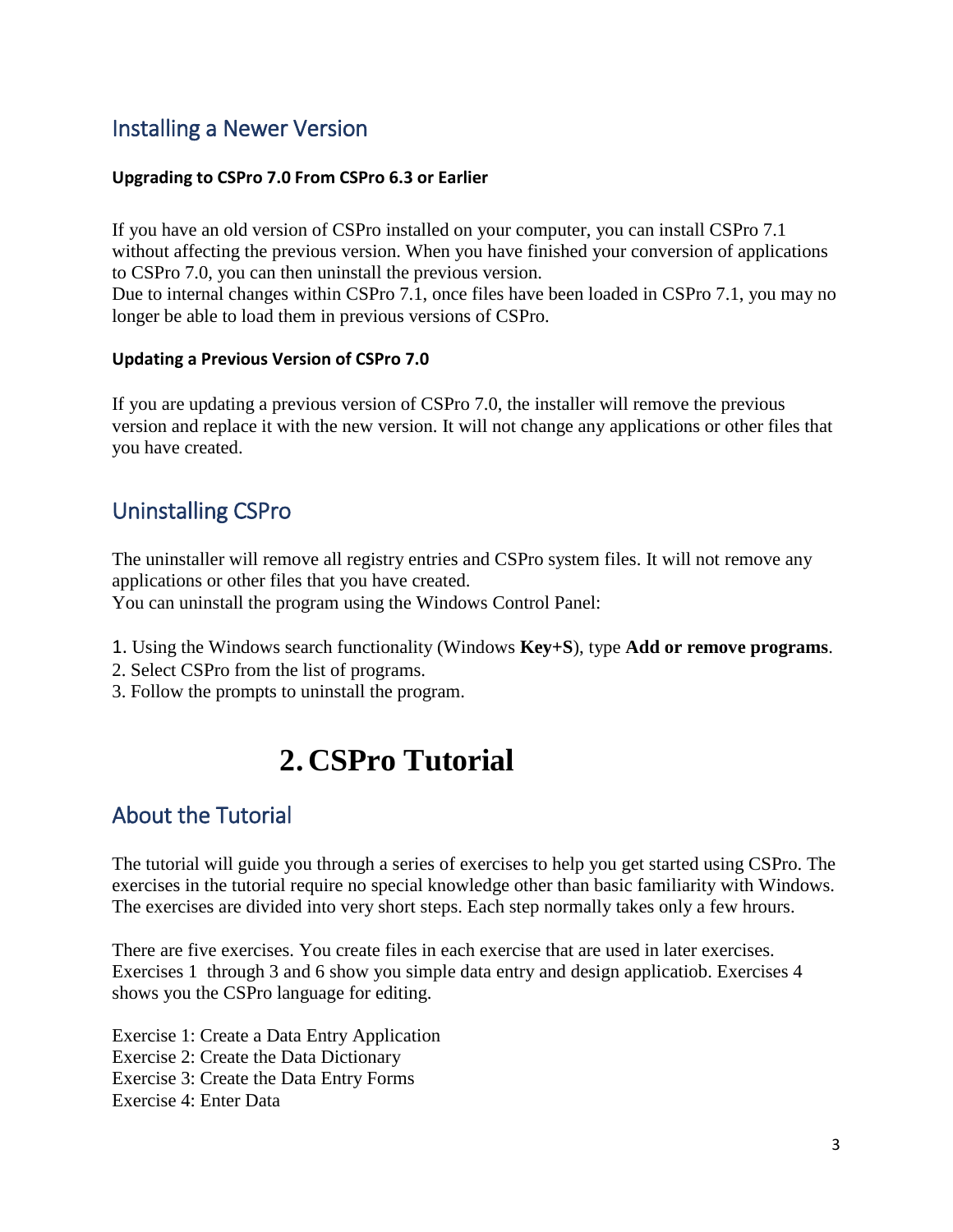Exercise 5: Add Edits to the Data Entry Application Exercise 6: CAPI questions and texts

# <span id="page-6-0"></span>**Exercise 1: Create a Data Entry Application**

### <span id="page-6-1"></span>Step 1: Examine the Tutorial Questionnaire

The tutorial exercises are based on a sample questionnaire on your hand.

Note the following about the sample questionnaire:

- Each questionnaire corresponds to a household.
- Each questionnaire (household) has a unique four-digit number at the top.
- We collect age, sex, and marital status for up to three people in the household.

### <span id="page-6-2"></span>Step 2: Start CSPro

First, create a new folder for all files you will use in this tutorial. Open Windows Explorer and create a folder named C:\CSProTutorial may\_14.

Now you are ready to start CSPro, which you can by double-clicking on the CSPro 7.0 icon on your desktop, or by finding the proper link off the Start menu.

The CSPro main screen will appear:

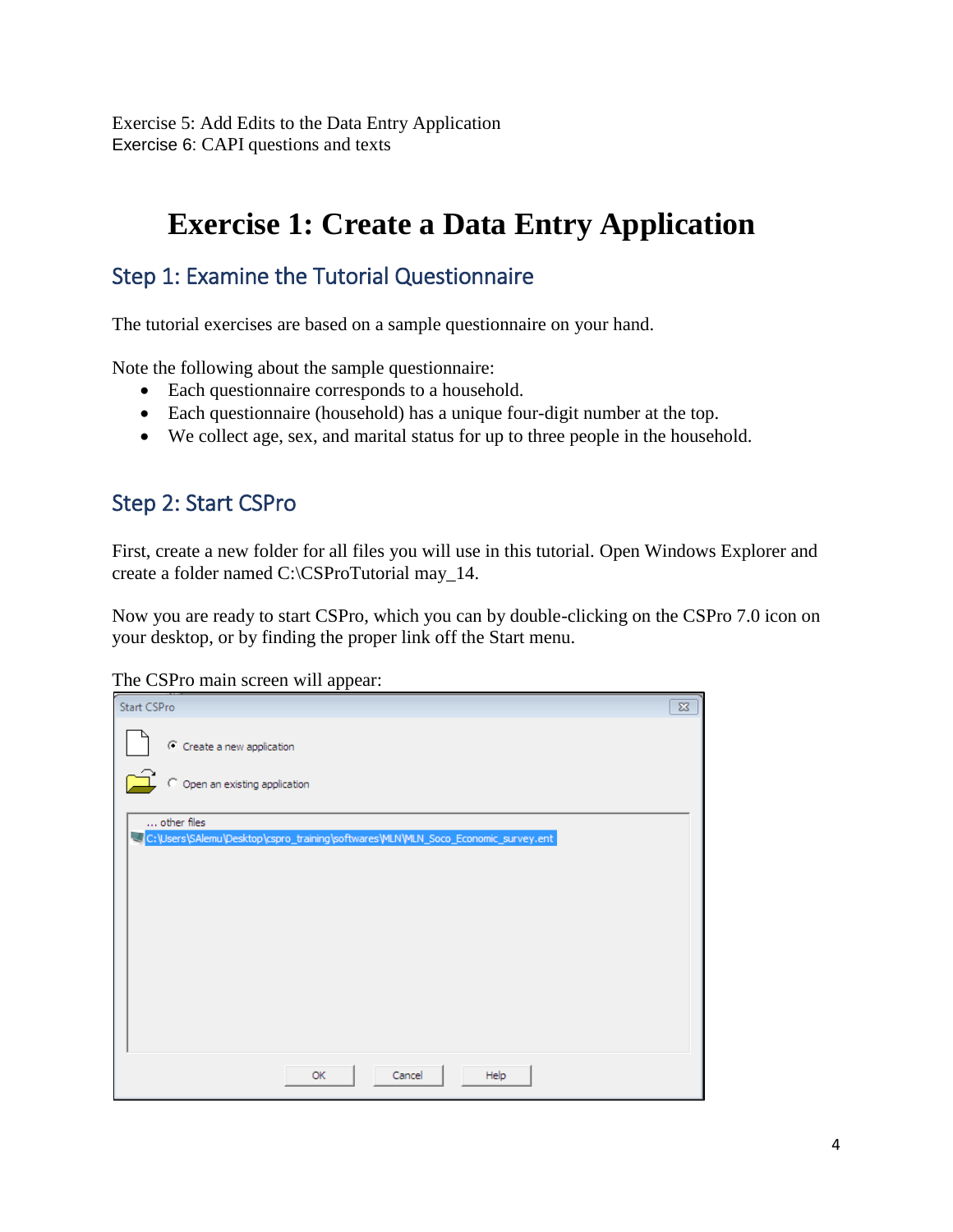# <span id="page-7-0"></span>Step 3: Naming Application Files

We will create a data entry application. This contains:

We will use the Wizard to create the files that the data entry application requires. Click on the radio button that says Create a new application. You should see the following dialog box:



- 1. Select Data Entry Application and press OK.
- 2. In the file open dialog box, enter MyEntry as the file name for the application.
- 3. Located in the folder you created for these exercises (C:\ CSProTutorial\_may14).
- 4. Press Save.
- 5. The next screen will ask you to select the Input Dictionary.
- 6. Give the name : C:\CSProTutorial\ HH\_Survey\_2018.dcf.
- 7. Press OK.
- 8. CSPro will ask if you want to create a new dictionary. Press Yes.

You have created a new data entry application

# <span id="page-7-1"></span>**Exercise 2: Create the Data Dictionary**

### <span id="page-7-2"></span>Step 1: The ID Item

We will make our dictionary first, then our forms. CSPro automatically generates a skeleton data dictionary. We will change it and add our own information.

Every data dictionary requires at least one Id item—you will often have more than one. An ID (**id**entification) item is a unique number (or series of numbers) that allows CSPro to distinguish between individual questionnaires. CSPro requires at least one ID item.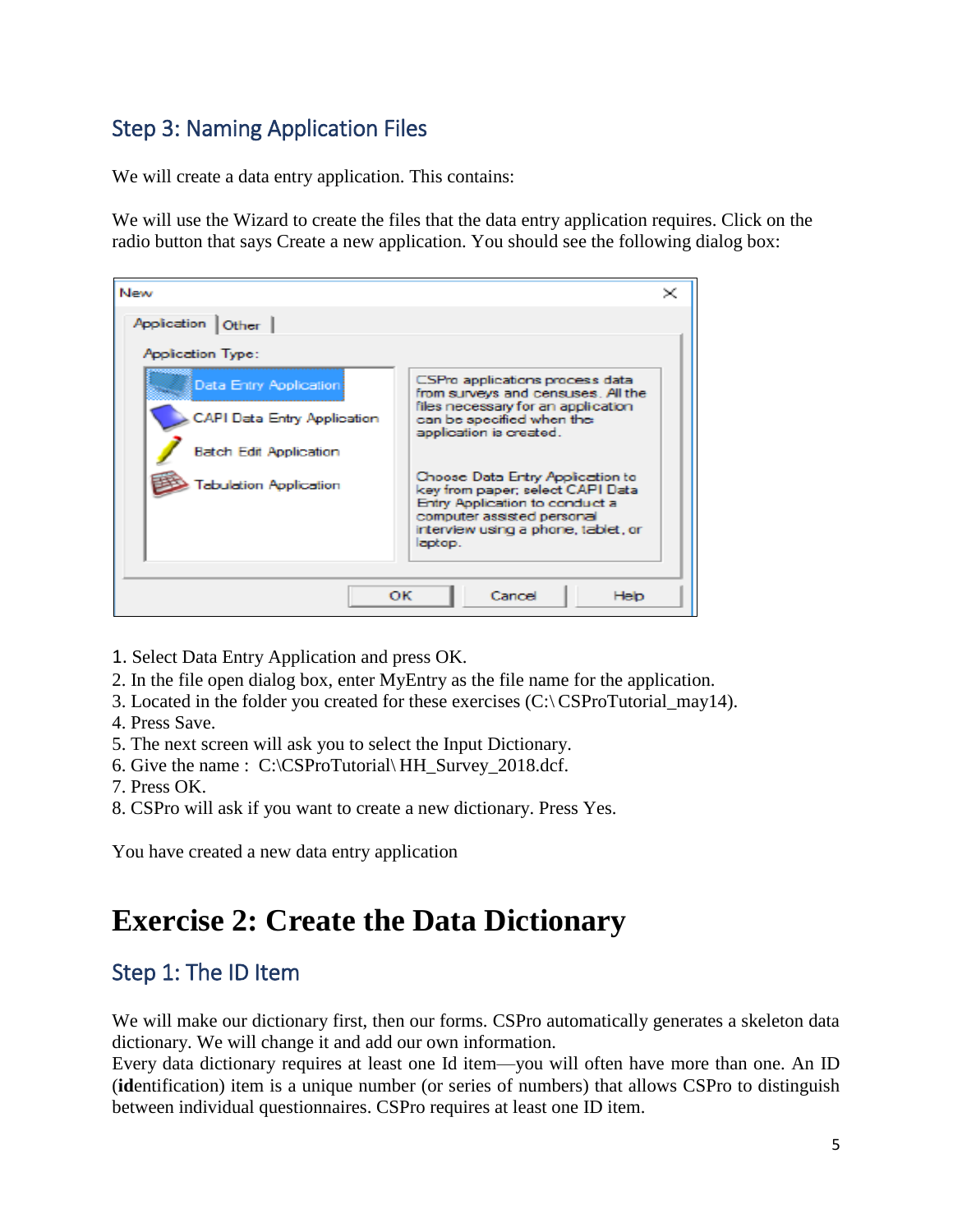- Click on **(Id Items),** then on the '**+**' next to it to open the tree on the left side of the screen. You will see that CSPro has created one id item. On the right side of the screen you will see in the **Len** column that this item has the length of one character. We will make this four or more character.
- Right-click on 'HH\_Survey\_2018 identification", below **(Id Items)** on the tree, then select **Modify Item.**
- Press the Enter key three times until the length is highlighted in blue.
- Type "4", then Enter, then click on the white space below this line to finish making this change.



Continue to the next step: Step 2: The Records.

### <span id="page-8-0"></span>Step 2: The Records

By default, CSPro creates one record. Our tutorial application will have two records, a 'Person Record' and a 'Housing Record'. We will change the one record that CSPro generated to 'Person Record', then add the 'Housing Record'.

First, we will change the one record that CSPro generated to 'Person Record':

- Right-click on 'HH\_Survey\_2018 identification' on the tree on the left, then select **Modify Record**.
- Type "Person record" as the Record Label, then press Enter**.**
- Type "PERSON\_RECORD" as the Record Name, then press Enter**.**
- Press Enter to leave the Type value as is.
- Our application can have up to 10 people in a household, so type "10", then Enter, to change **Max** and complete the changes to this record.

Next we will add the 'Housing Record':

• Right-click on Person Record on the tree on the left, then select **Add Record**.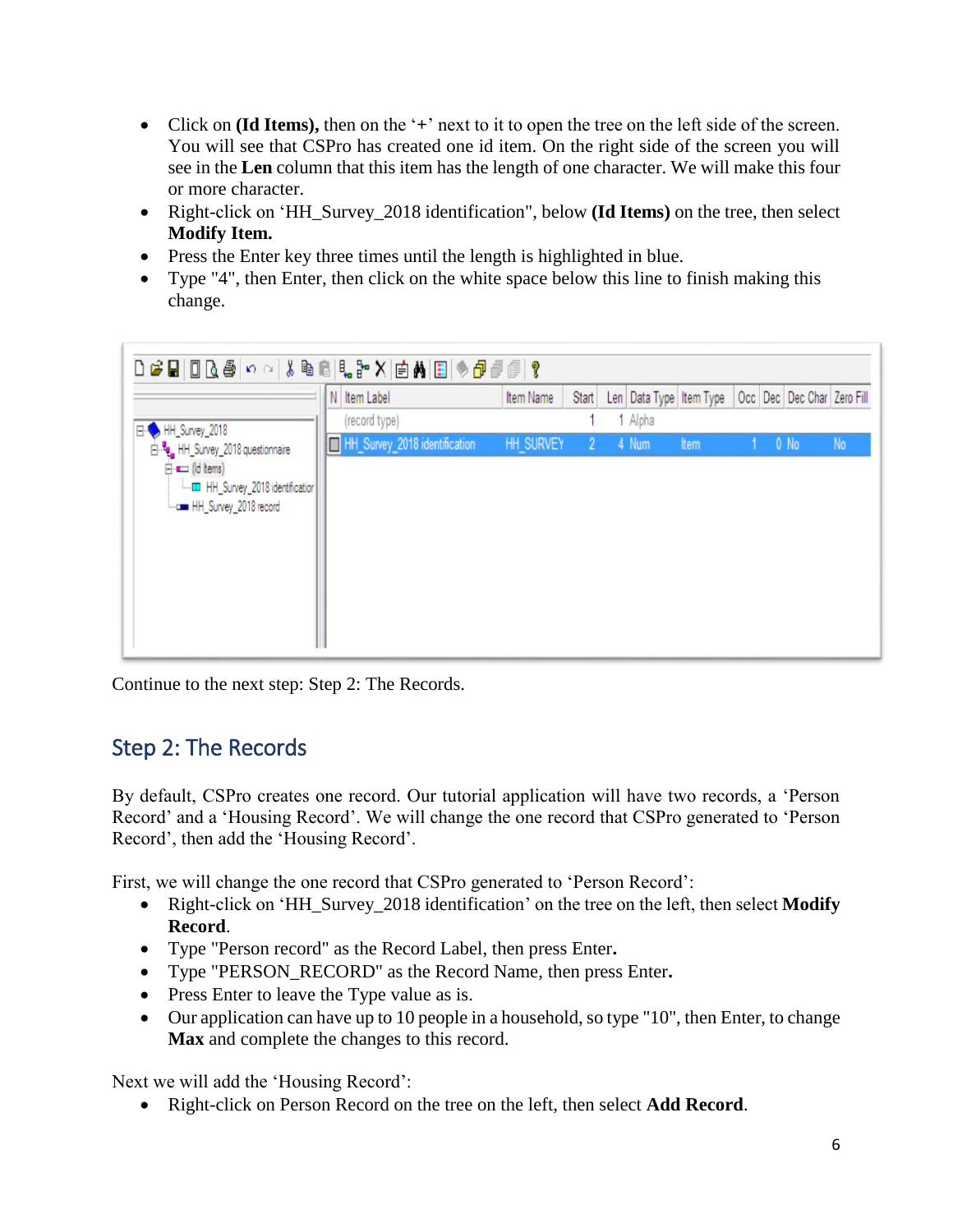- Type "Housing Record" as the Record Label, the press Enter.
- Press Enter to accept 'HOUSING\_RECORD' as the **Record Name**.
- Press Enter to leave the **Type value** as is.
- Press Enter to leave **Required** Yes.
- Press Enter to leave **Max** 1 and start a new record.
- Press Esc on the blank record to finish making these changes.

When you have completed this step the screen should look something like:



Continue to the next step: Step 3: Creating the Items.

### <span id="page-9-0"></span>Step 3: Creating the Items

First, we will create the items 'Age', 'Sex', and 'Marital Status' in the Person record.

- Right-click on 'Person Record' on the tree, then select **Add Item**.
- Enter "Age" as the **Item Label**, then press Enter.
- Press Enter to accept AGE as the **Item Name**.
- Press Enter to accept the **Start** position.
- Type "2" then Enter to indicate that Age takes up two characters. This is because in our application we have chosen to enter ages only up to 99.
- Press Enter six times to accept the rest of the default attributes for Age.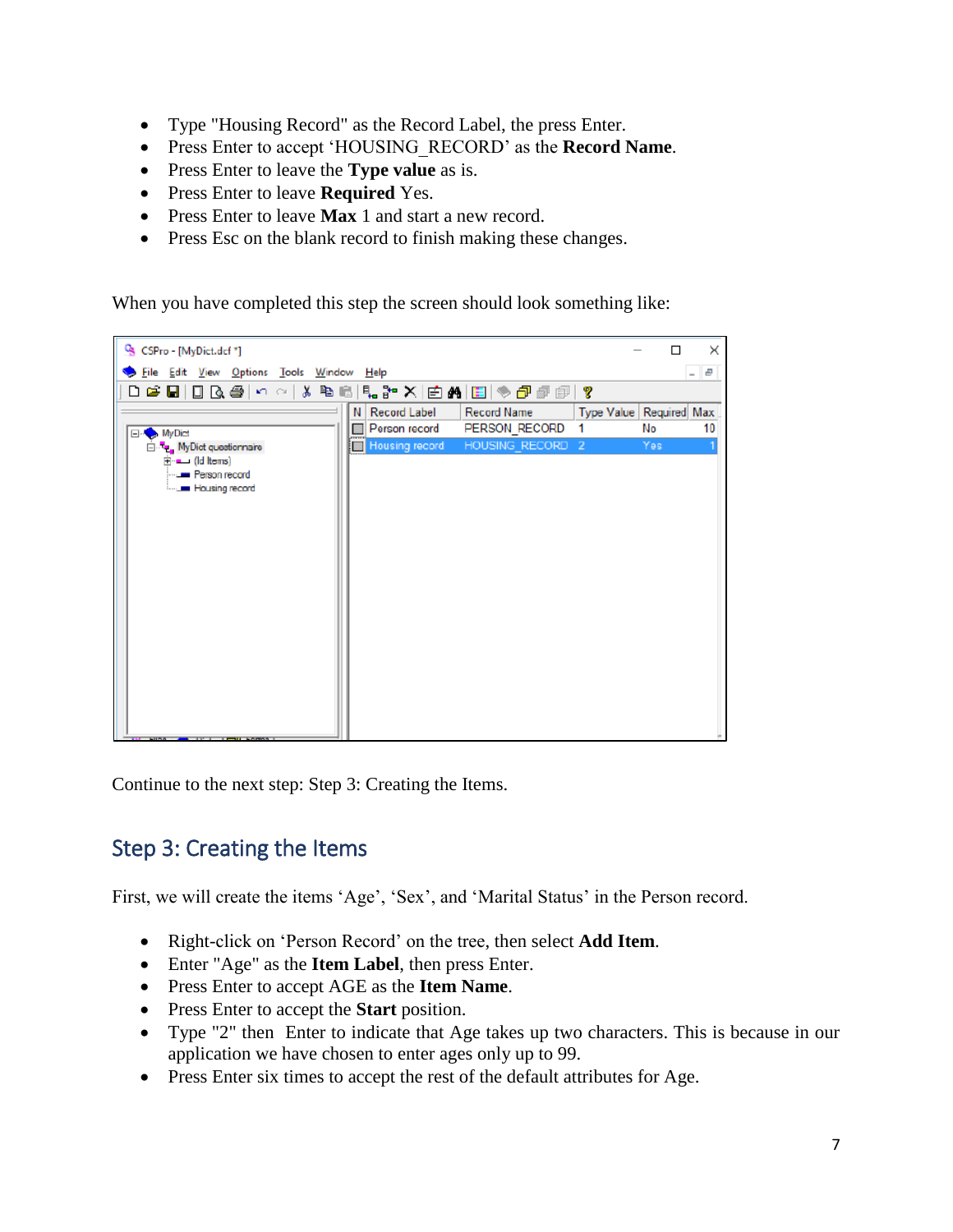- Enter the attributes for the Sex item. After you type in the label and name, you can keep pressing Enter to accept all the other default attributes.
- Enter the attributes for the Marital status item. After you type in the label and name, you can keep pressing Enter to accept all the other default attributes.
- Press Esc to finish creating the items.

Next, we will create the 'Type household' and 'Type roof' items in the Housing record.

- Right-click on 'Housing Record', then select **Add Item**.
- Enter the attributes for the 'Type Household' item. After you type in the label and name, you can keep pressing Enter to accept all the other default attributes.
- Enter the attributes for the 'Type Roof' item. After you type in the label and name, you can keep pressing Enter to accept all the other default attributes.
- Press Esc to finish creating the items.

#### When you have completed this step the screen should look something like:



### <span id="page-10-0"></span>Step 4: Creating Values for the Items

Value sets define what data values we expect for a data item. Value sets are used to define ranges of valid values during data entry and to define categories for cross tabulation.

First, we will create a value set for 'Age'. We will use ten year age groups.

- Click on the **'+'** next to 'Person record' to make sure its items are showing on the tree.
- Right-click on 'Age', then select **Add Value Set**.
- Press Enter Twice to accept the default **Value Set Label** and **Value Set Name**. The cursor will drop to the line below into the **Value Label** column.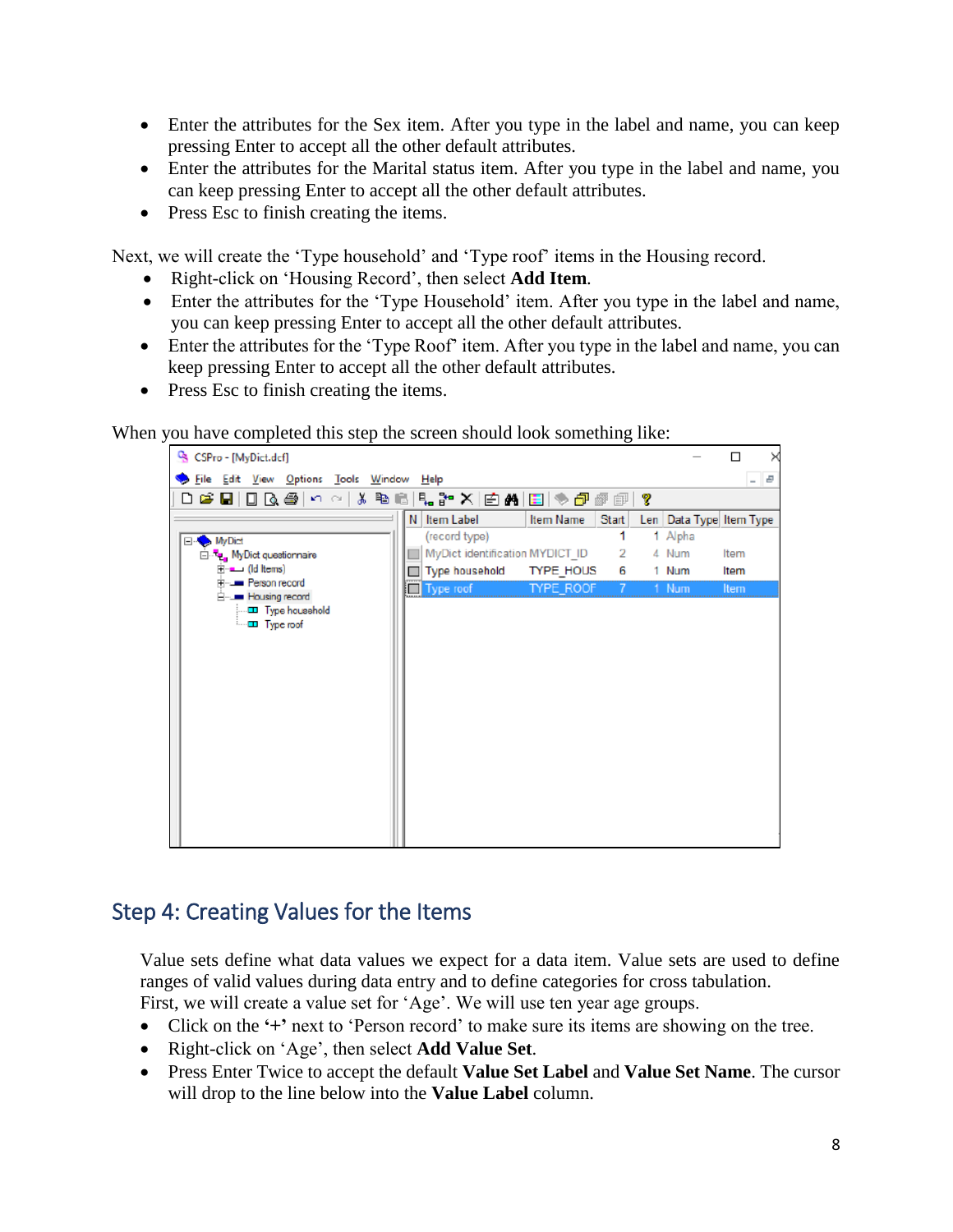- Type "0 to 9" for the **Value Label**, then Enter.
- Type "0" as the **From** value, then Enter.
- Type "9" as the **To** value, then Enter twice, skipping over the **Special** column.
- Type "10 to 19" for the next **Value Label**, then Enter.
- Type "10 to 19" for the next **Value Label**, then Enter.
- Type "10" as the **From** value, then Enter.
- Type "19" as the **To** value, then Enter twice, skipping over the **Special** column.
- Continue in this fashion until you have reached 90-99.

Next, we will create a value set for 'Sex'.

- Right-click on 'Sex', then select **Add Value Set**.
- Press Enter twice to accept the default **Value Set Label** and **Value Set Name**.

The cursor will drop to the line below into the **Value Label** column.

- Type "Male" as the first **Value Label**.
- Type "1" as the **From** value.
- Press Enter twice to skip over the **To** and **Special** columns
- Type "Female" as the second **Value Label**.
- Type '"2" as the **From** value.
- Press Enter twice to skip over the **To** and **Special** columns
- Press Esc to finish creating the value set.

To finish up:

- Add a value set for 'Marital Status'. Use '1' for Married and '2' for Not married.
- Add values for the 'Housing Record' items from the housing information in the questionnaire.
- VERY IMPORTANT: Now save the work you have done so far. Select **File/Save** from the main menu, or click on the toolbar.

When you completed this step, the screen might look something like: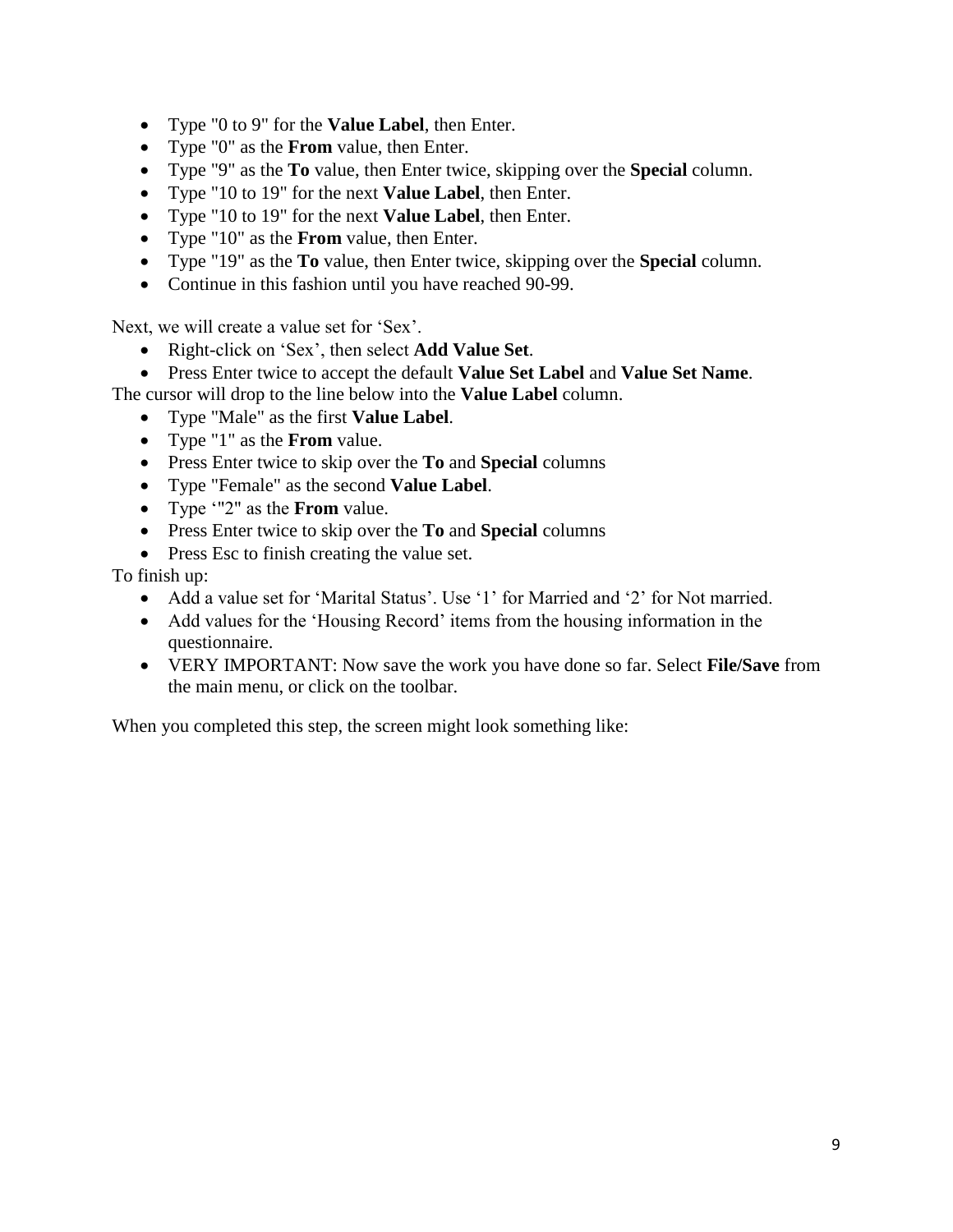| <sup>Q</sup> CSPro - [MyDict.dcf]               |           |                                |             | П    |
|-------------------------------------------------|-----------|--------------------------------|-------------|------|
| Eile Edit View Options Tools Window Help        |           |                                |             | - 18 |
| <b>DGBBDQ@</b>  ∽∼ ↓₻© ┞6ºX 白A E ◈@@@           |           |                                | P           |      |
|                                                 | N.        | Value Set Label Value Set Name | Value Label | From |
| <b>MyDict</b><br>E-O                            | Type roof | TYPE_ROOF_VS1                  |             |      |
| 白 . Te <sub>m</sub> MyDict questionnaire        |           |                                | Wood        |      |
| ⊞ = (ld ltems)                                  | 昌         |                                | Metal       | 2    |
| in - Person record<br><b>E</b> - Housing record |           |                                | Other       |      |
| Type household<br><b>E</b> Type roof            |           |                                |             |      |

# <span id="page-12-0"></span>**Exercise 3: Create the Data Entry Forms**

### <span id="page-12-1"></span>Step 1: Place ID and Housing Items on Form

IMPORTANT NOTE: Generally it is a good idea to make the data entry forms look just like the questionnaire itself. We can easily do this in CSPro. However, in order to show you more features and save time, we will not do so.

We will place the dictionary items on the data entry form.

- Click on the Form button shown at the top on the toolbar. A blank gray form will appear on the right hand side of the screen.
- Make sure the items on the tree are expanded so you can see them all. If any item has a  $\ddot{ }$ sign next to it, click on the **'+'** sign.
- Drag and drop 'HH\_Survey\_2018" from the tree to the top of the form. (Click on 'HH\_Survey\_2018 identification' and hold the mouse button down while you move the mouse to the top of the form, then release the mouse button.)
- Drag and drop 'Housing Record" from the tree to the form, underneath ID\_ITEM. Click **OK** to accept the **Drag Options** settings.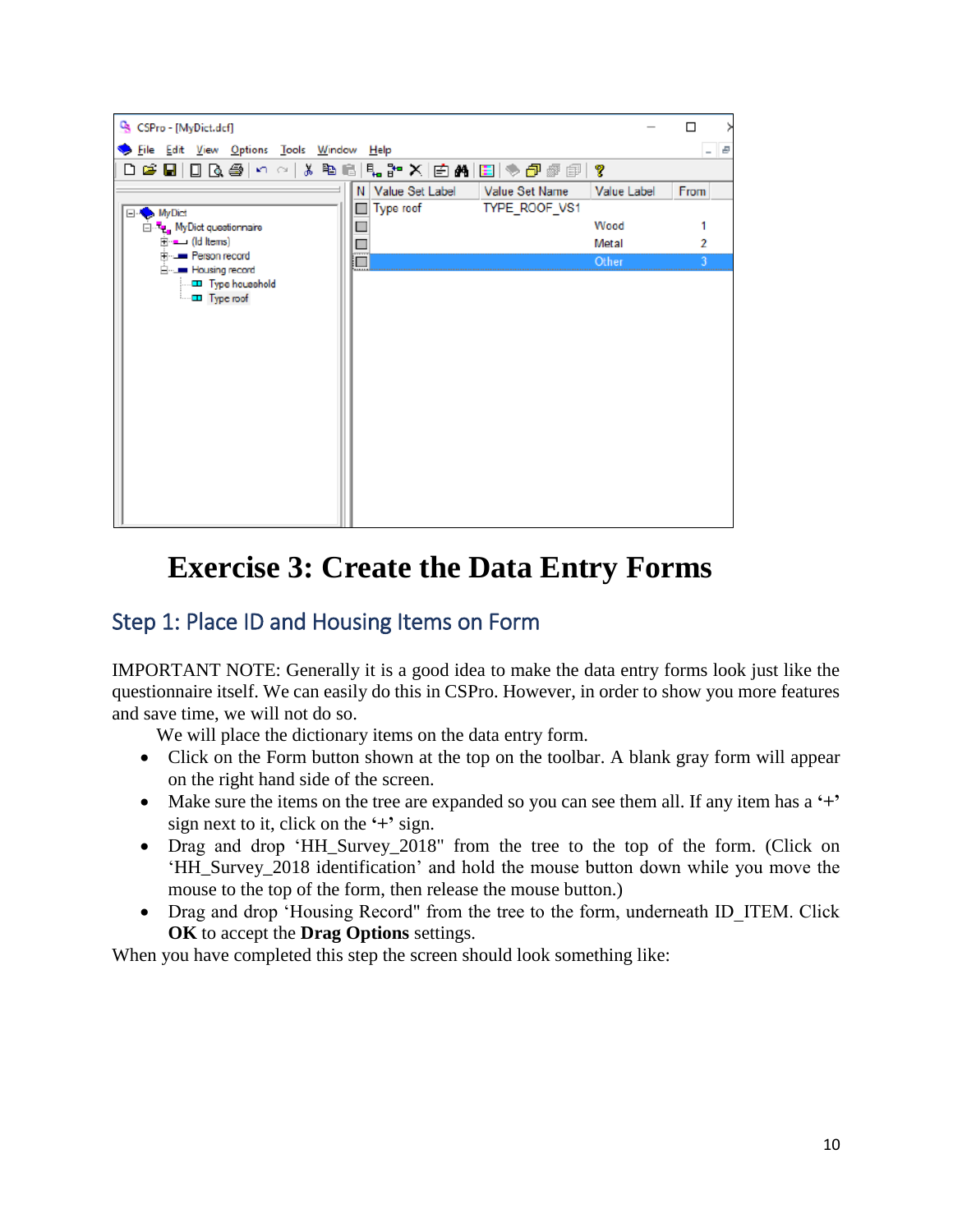| <sup>Q</sup> CSPro - [MyEntry.fmf]                                                                                                                                                                  |                                                                           | × |
|-----------------------------------------------------------------------------------------------------------------------------------------------------------------------------------------------------|---------------------------------------------------------------------------|---|
| File Edit View Options Align CAPIOptions Tools Window Help                                                                                                                                          |                                                                           | Ð |
|                                                                                                                                                                                                     | <b>DABR \$P   R \$P   B   X A   B   B   B   D # @ @ @   ?</b>             |   |
| □ MyDict<br>白  MyDict questionnaire<br>⊟ · ■ (Id Items)<br>i an My Dict identification<br>Ei-um Person record<br><b>E</b> -- Housing record<br><b>Im Type household</b><br><sub>i</sub> – Type roof | <b>MyDict identification</b><br><b>Type household</b><br><b>Type roof</b> |   |

### <span id="page-13-0"></span>Step 2: Add Text and Boxes

First, we will add our own line of text at the top of the screen.

- Right-click on the form, somewhere above 'Id Item'.
- Select **Add Text** from the menu.
- Type "My First Application", then Enter (or click on **OK**).
- Adjust the position of the text until it is just where you want it. To do this, select the text (click on it) and use the arrow keys, or drag and drop the text to the new location.

Next we will draw a box around the data entry fields.

Click on the toolbar. A small toolbar will appear floating over the screen.

- Click  $\frac{1}{2}$  on the box second to the right of the floating toolbar.
- Position the mouse pointer above and to the left of 'Id item'.
- Left-click and hold the button down.
- Drag the mouse toward the right and down.
- When the box looks the way you want it, release the mouse button.
- Click again  $\frac{1}{2}$  on the main toolbar to close the floating toolbar.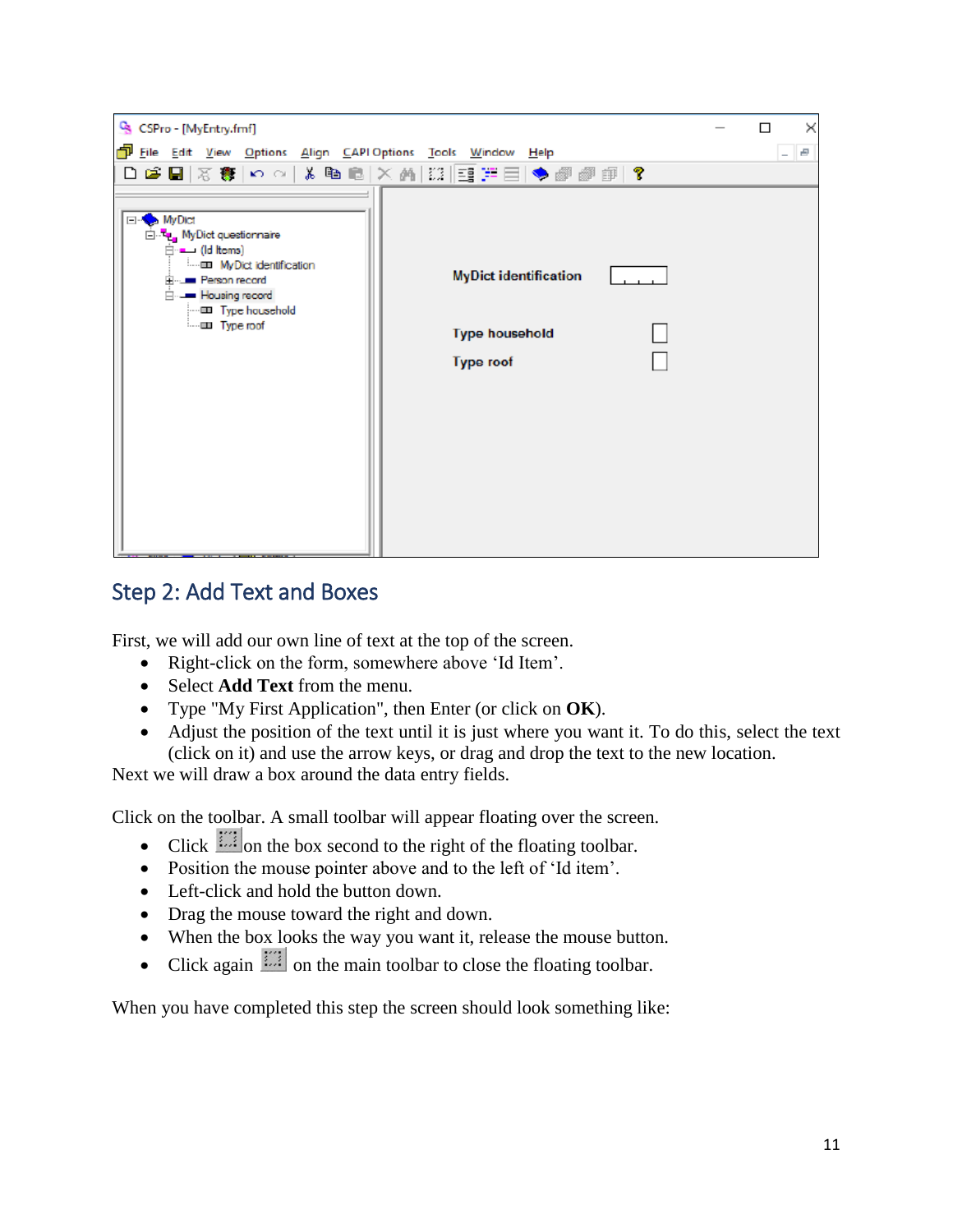| <sup>O</sup> CSPro - [MyEntry.fmf]                                                                                                                                                                                                                                                                                                                                                                  |            | П                        | × |
|-----------------------------------------------------------------------------------------------------------------------------------------------------------------------------------------------------------------------------------------------------------------------------------------------------------------------------------------------------------------------------------------------------|------------|--------------------------|---|
| File Edit View Options Align CAPIOptions Tools Window Help                                                                                                                                                                                                                                                                                                                                          |            | $\overline{\phantom{a}}$ | Đ |
| ◘ ☞ ■  ※ 赛  ㅇ ∼   & ☜ ■  × ∞    ፼  =   ➡ ☞ ☞ @   ?                                                                                                                                                                                                                                                                                                                                                  |            |                          |   |
| $\rightarrow$ My Dict<br>⊟"<br><b>My First Application</b><br>⊟ <sup>…t</sup> e <sub>n</sub> MyDict questionnaire<br>$\Box$ (Id Items)<br>i m MyDict identification<br><b>MyDict identification</b><br>iii  Person record<br><b>E</b> -- Housing record<br><b>Exercise Type household</b><br><sub>1</sub> Type roof<br>Type household<br><b>Type roof</b><br><b>WE FIRES</b><br>Dicts   Fight Forms |            |                          |   |
| 102,75                                                                                                                                                                                                                                                                                                                                                                                              | <b>NUM</b> |                          |   |

### <span id="page-14-0"></span>Step 3: Generate Forms Automatically

CSPro allows you to generate a complete set of forms, which include all the items in the data dictionary, in one operation. We will use this feature now in order to save time.

- Select **Edit/Generate Forms** from the main menu, or press Ctrl-G.
- CSPro will warn you that the forms you made in steps 1 and 2 will be replaced. Click on **Yes** to continue.
- The **Drag Options** dialog box will appear. Make sure the Roster Options has **Horizontal**  selected. Click on **OK** to close the **Drag Options** dialog box.
- Note that the tree on the left shows that you now have three forms. Open up the entire tree by clicking the **'+'** next to any part of the tree.
- Click on PERSON RECORD FORM on the tree. You will see the roster that CSPro created for you.
- Click around on the tree on the left as you like to explore the forms that CSPro created.
- VERY IMPORTANT: Now save the work you have done so far. Select **File/Save** from the main menu, or click  $\Box$  on the toolbar.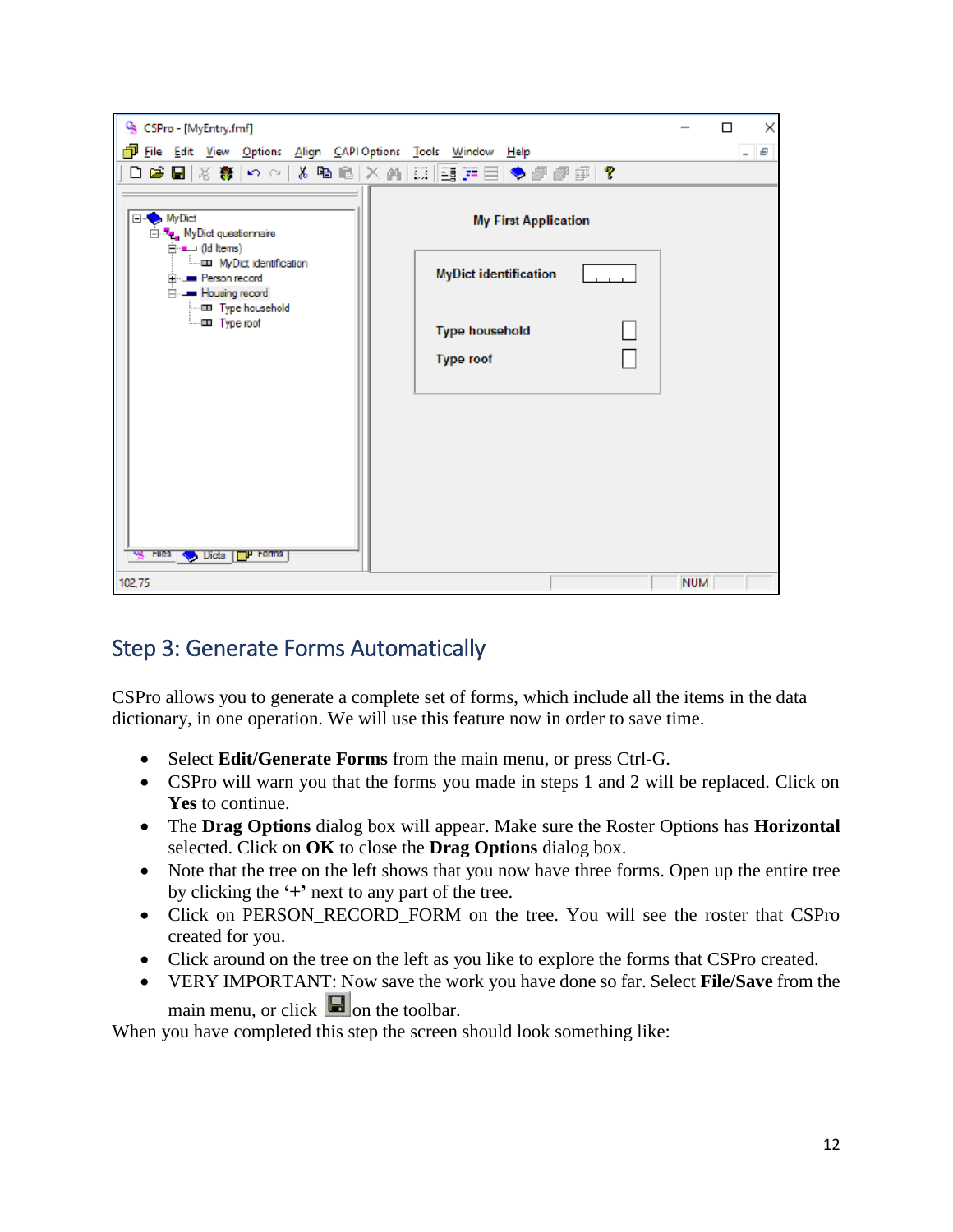| CSPro - [MyEntry.fmf]                                                                                                                                                                                                                                                             | ×<br>□                        |
|-----------------------------------------------------------------------------------------------------------------------------------------------------------------------------------------------------------------------------------------------------------------------------------|-------------------------------|
| File Edit View Options Align CAPI Options Tools Window Help                                                                                                                                                                                                                       | e<br>$\overline{\phantom{a}}$ |
| DBBR赛 ∽○ ↓电电 ×两周目出日 ◆图图印?                                                                                                                                                                                                                                                         |                               |
| D <b>MYDICT_FF</b><br>Age Sex Marital status<br><b>D</b> MYDICT_QUEST<br><b>⊟ IDSO_FORM</b><br>1<br>MYDICT_ID<br><b>E-□ PERSON_RECORD_FORM</b><br>2<br><b>EE-□ HOUSING_RECORD_FORM</b><br>3<br>4<br>5<br>6<br>7<br>8<br>9<br>10 <sup>1</sup><br><b>We Files   We Dicts</b>   Home |                               |

# <span id="page-15-0"></span>**Exercise 4: Enter Data**

# <span id="page-15-1"></span>Step 1: Run the Data Entry Application

Your data entry application is now ready to run! CSEntry is the name of the program that runs this application, allowing you to key in data.

- Run CSEntry by clicking  $\bullet$  on the toolbar, or pressing Ctrl-R. (CSPro will ask you to save your work if you haven't already done so. Click Yes.)
- CSEntry will ask you to select a data file. The data we key will go into this file. Change to the folder you created for this set of exercises, "c:\CSProTutorial". Type "MyData.dat" for the file name, then press Enter.
- CSEntry will ask if you want to create a new file. Click **Yes**.
- CSEntry will ask for your **Operator ID**. You may type in anything you like.
- The first data entry form will appear with the cursor ready for you to begin entering data.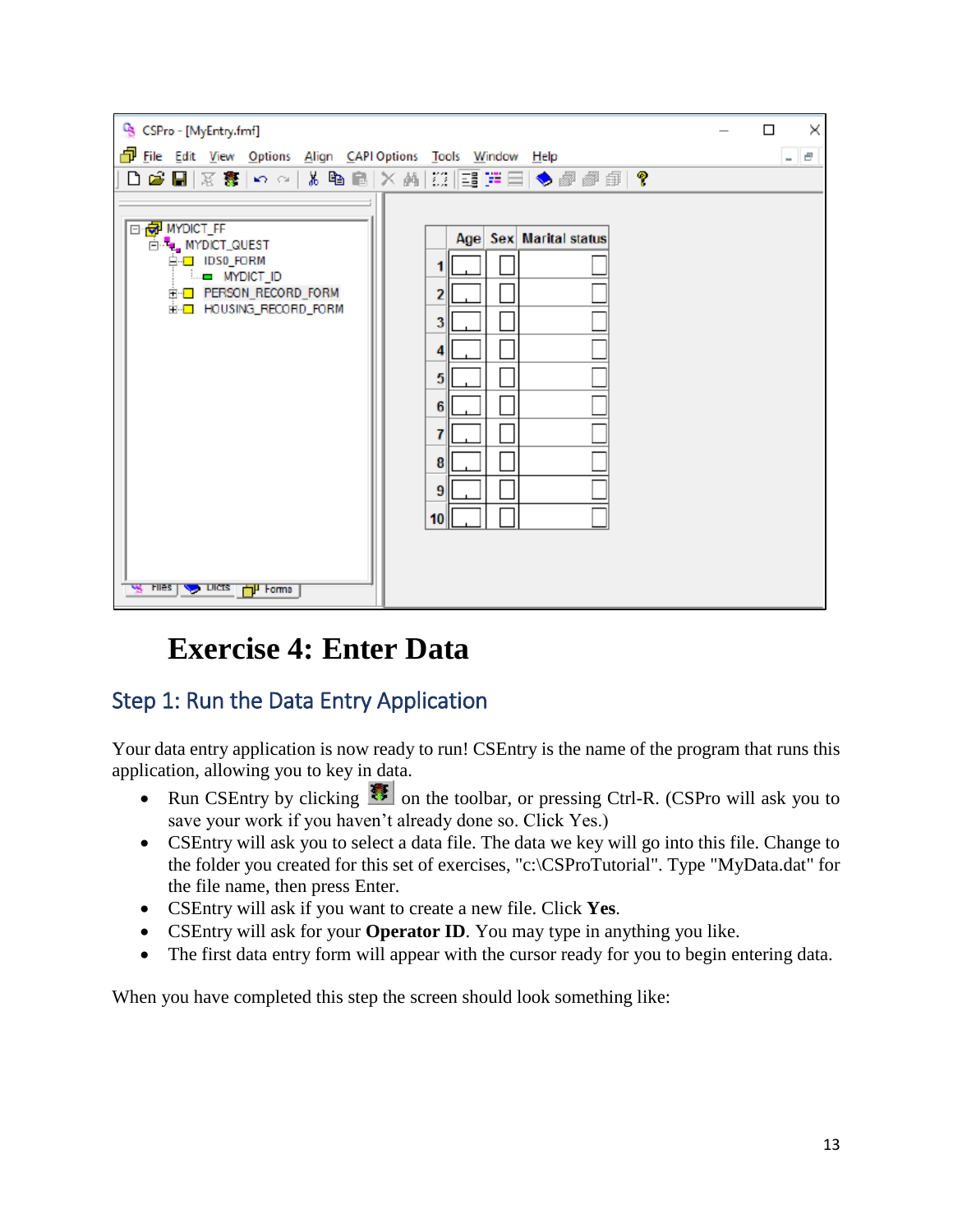| CSEntry (Application: MyEntry - Data: MyData.dat) |                                                | □ | × |
|---------------------------------------------------|------------------------------------------------|---|---|
| File Mode Edit Navigation View Options Help       |                                                |   |   |
| $\parallel$ is:                                   |                                                |   |   |
| File<br><adding case=""><br/>1.1111</adding>      | <b>MyDict identification</b>                   |   |   |
|                                                   |                                                |   |   |
| For Help, press F1                                | No Partials<br><b>ADD</b><br>Field = MYDICT_ID |   |   |

### <span id="page-16-0"></span>Step 2: Add a Case

We will now type in the data for our first case (questionnaire). We will use a fictitious family of four.

- Type "1" then Enter to fill in the id item. The next form will appear, showing the person roster.
- Type "48" in the 'Age' field. The cursor will move to the 'Sex' field.
- Type "3" in the 'Sex' field. CSEntry will tell you this value is out of range, because it is not in the value set for 'Sex' you created in your data dictionary.
- With the **OUT OF RANGE** message still showing, type "1". The message will go away and the cursor will move to the 'Marital Status' field.
- Continue typing in data for the family as shown below.

### **Tips**:

- You can move backward to the previous field using Shift-Tab, left arrow or up arrow.
- You can move forward to the next field using Enter, Tab, right arrow or down arrow.
- You can change a field by simply typing a new number into it.
- You can erase a field using the space bar.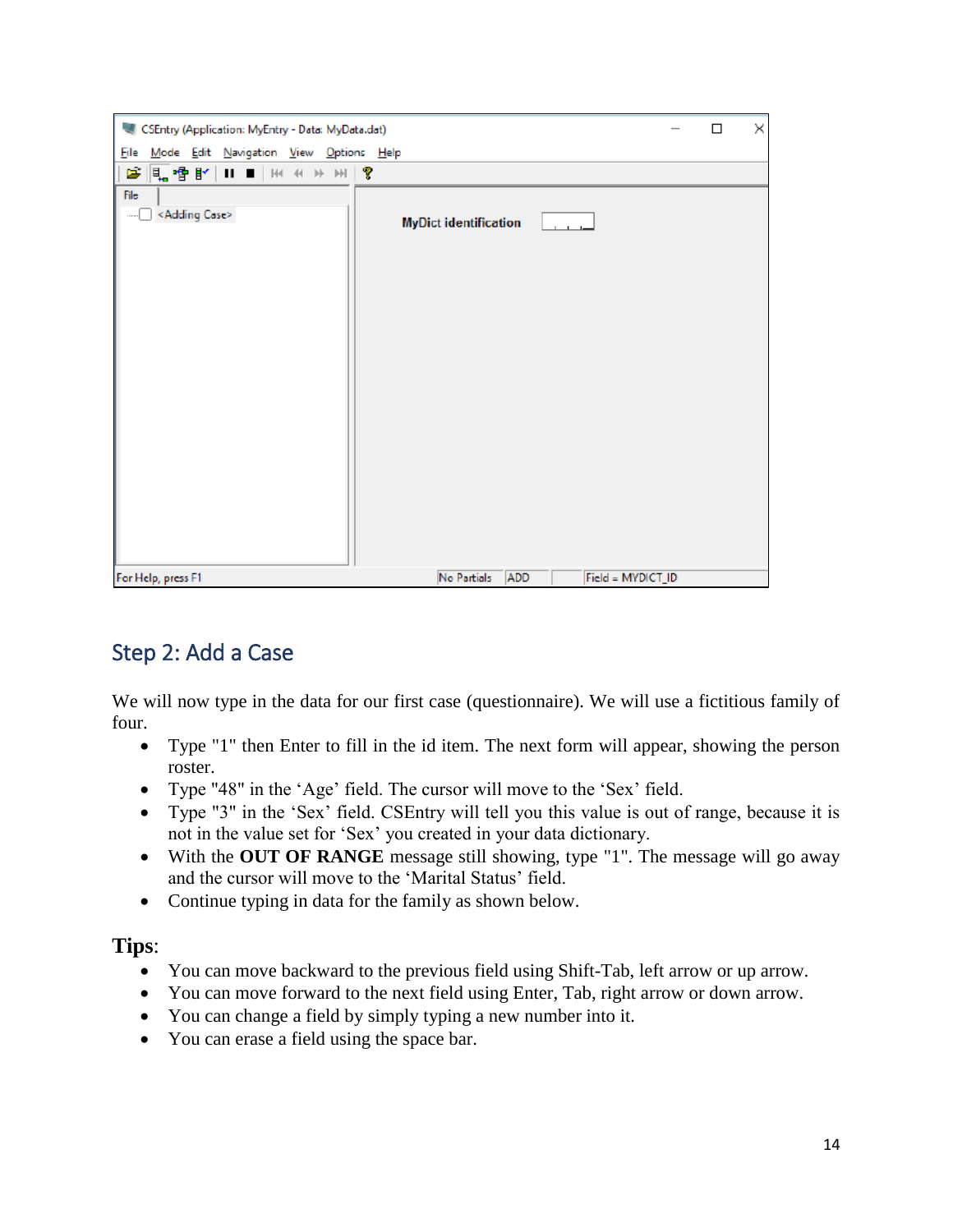| CSEntry (Application: MyEntry - Data: MyData.dat) |                                               | □ | × |
|---------------------------------------------------|-----------------------------------------------|---|---|
| File Mode Edit Navigation View Options Help       |                                               |   |   |
|                                                   |                                               |   |   |
| = 骨配    ■    14 0 12 12    ?<br>e.                |                                               |   |   |
| <b>File</b>                                       |                                               |   |   |
| <adding case=""><br/>1.1.1.1</adding>             | Age Sex Marital status                        |   |   |
|                                                   | 4,8<br>$\overline{\mathbf{1}}$<br>1           |   |   |
|                                                   | $\vert$ 2 $\vert$<br>4,2<br>ı<br>$\mathbf{2}$ |   |   |
|                                                   | 2<br>ı<br> 1,0 <br>3                          |   |   |
|                                                   | 2<br>$\bullet$<br>1<br>4                      |   |   |
|                                                   | 5                                             |   |   |
|                                                   | 6                                             |   |   |
|                                                   | 7                                             |   |   |
|                                                   | 8                                             |   |   |
|                                                   | 9                                             |   |   |
|                                                   | 10                                            |   |   |
|                                                   |                                               |   |   |
|                                                   |                                               |   |   |
| For Help, press F1                                | No Partials<br>ADD<br>$Field = AGE$           |   |   |

# <span id="page-17-0"></span>Step 3: Finish Adding a Case

We will now tell the roster that we have finished entering people.

- Hold down the Ctrl key.
- Press the slash key  $('')$  on the numeric keypad. The next form will appear on the screen. If you have trouble finding this key combination, which could be the case on some laptops, you can select **Functions/End Group** from the main menu.

CSEntry will ask us to accept the case. At this point you can select No and go back and make changes to the data in the case if you like. If you are satisfied that the data are correct, press Enter or select Yes.

CSEntry will now show the first form again, with the cursor ready for you to type in another case. We will now stop adding cases. Click on the toolbar, or press Esc or Ctrl+S, or select Mode Stop from the main menu.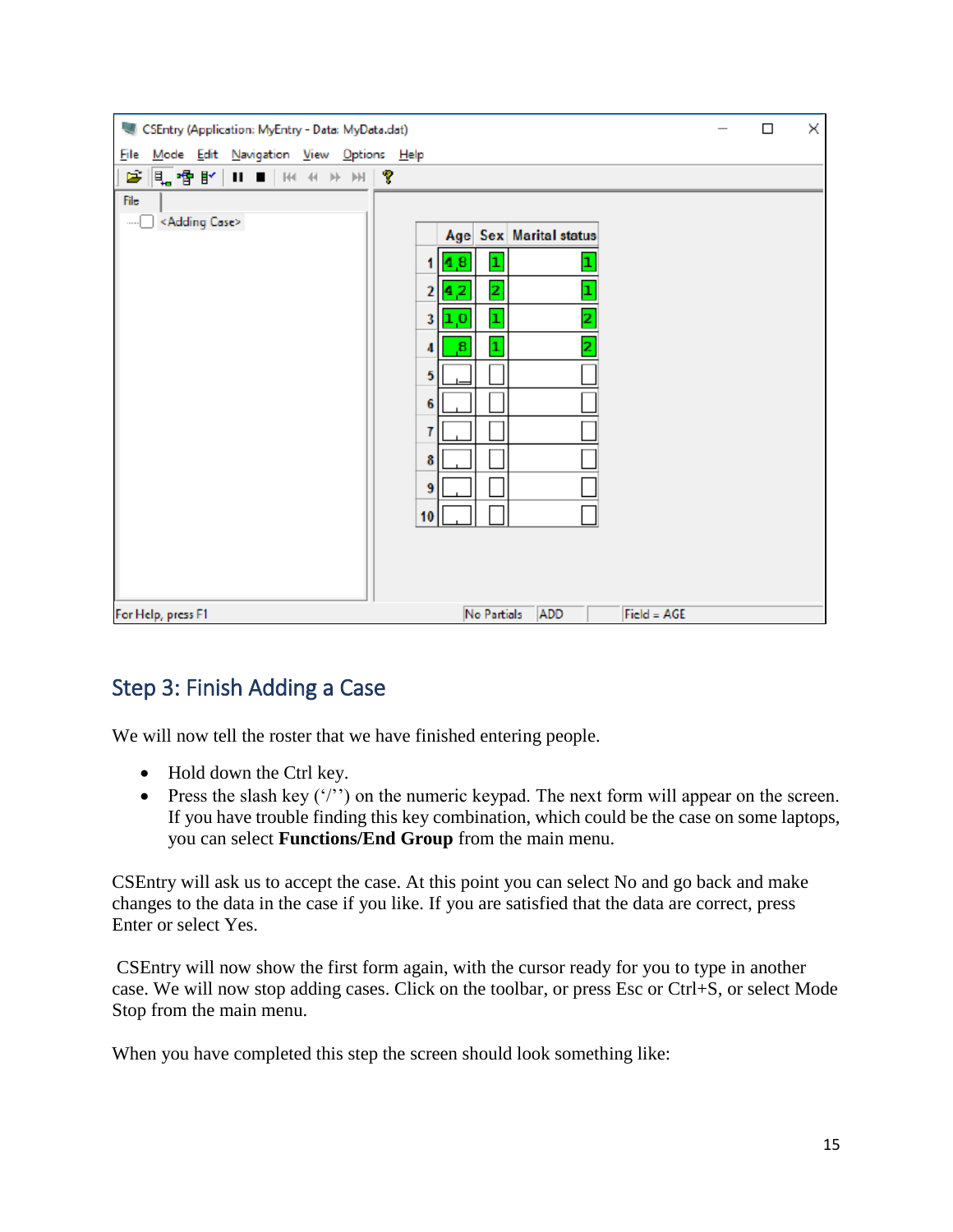| CSEntry (Application: MyEntry - Data: MyData.dat) |                                                                         | ×<br>□ |
|---------------------------------------------------|-------------------------------------------------------------------------|--------|
| File Mode Edit Navigation View Options Help       |                                                                         |        |
| <b>空尾骨卧   Ⅱ Ⅲ   14 4 14 14 10 1 ?</b>             |                                                                         |        |
| File<br>1.1.1.1                                   | < <text file="">&gt; C:\CSProTutorial\MyData.dat<br/>Cases<br/>1</text> |        |
| For Help, press F1                                | <b>No Partials</b>                                                      |        |

# <span id="page-18-0"></span>**Exercise 5: Add Edits to the Data Entry Application**

### <span id="page-18-1"></span>Step 1: Write Logic for the Edit

We will now return to the data entry application. We will introduce a check to make sure that married people are at least 12 years old. In our data entry application, we will perform this check immediately after the keyer enters the marital status.

- Open the data entry application we created earlier. Click on  $\mathbb{E}$  on the toolbar, or select File/Open from the main menu. Click on the application name, CSProTutorial may\_14, and click on open.
- Get ready to write logic by clicking "the logic button" on the toolbar, or pressing Ctrl-L or selecting View/View Logic from the main menu.
	- Click on the  $+$  next to **PERSON RECORD FORM** then click on the  $+$  next to **PERSON\_RECORD000** then click on
	- MARITAL\_STATUS. The frame on the right hand side of the screen should show PROC MARITAL\_STATUS at the top.
	- Note that PROC is short for procedure. We put our logic in the procedure for MARITAL STATUS because we want it to execute immediately after the operator keys this field.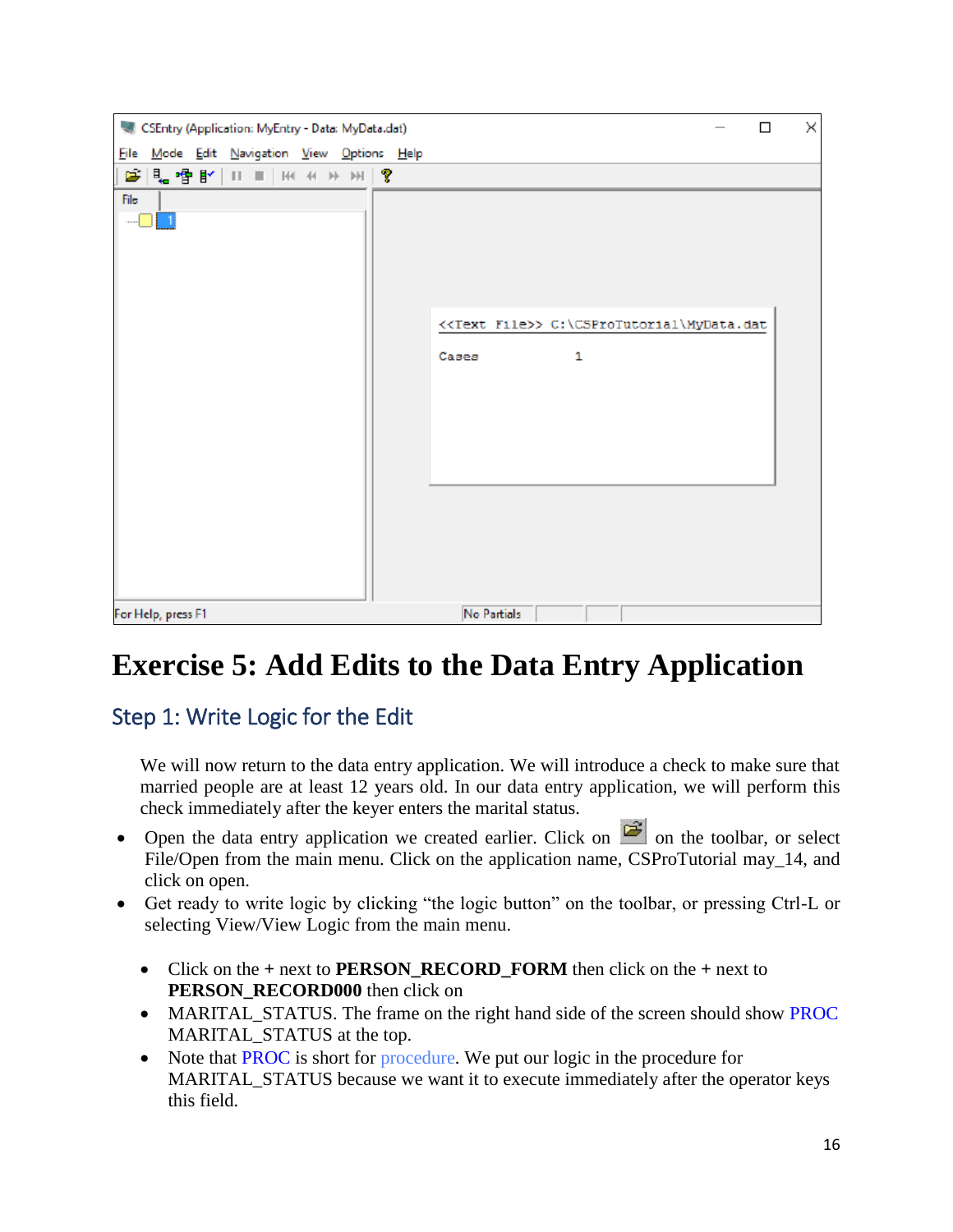• Type in the logic code exactly as you see below. PROC MARITAL\_STATUS if MARITAL STATUS = 1 and AGE  $<$  12 then errmsg("Too young to be married"); endif;



### <span id="page-19-0"></span>Step 2: Compile the Logic

You have typed logic in the CSPro language. Like all procedural languages, the system must check to make sure there are no syntax errors. This is called compiling.

- Click on MYDICT\_FF in the forms tree to show all the CSPro logic.
- Compile the logic by clicking on the toolbar, or pressing Ctrl+K or selecting **File/Compile** from the main menu.
- If you typed the logic correctly, you will see **Compile Successful** in the Compiler Output under the logic.
- If you see a dialog box that says **Compile Failed**, you have typed something incorrectly. A red circle will appear in the margin indicating the approximate location of the error. The **Compiler Output** tab at the bottom of the screen will show you an error message to help you determine the error. Check very carefully to make sure you typed in exactly what was shown in the previous step.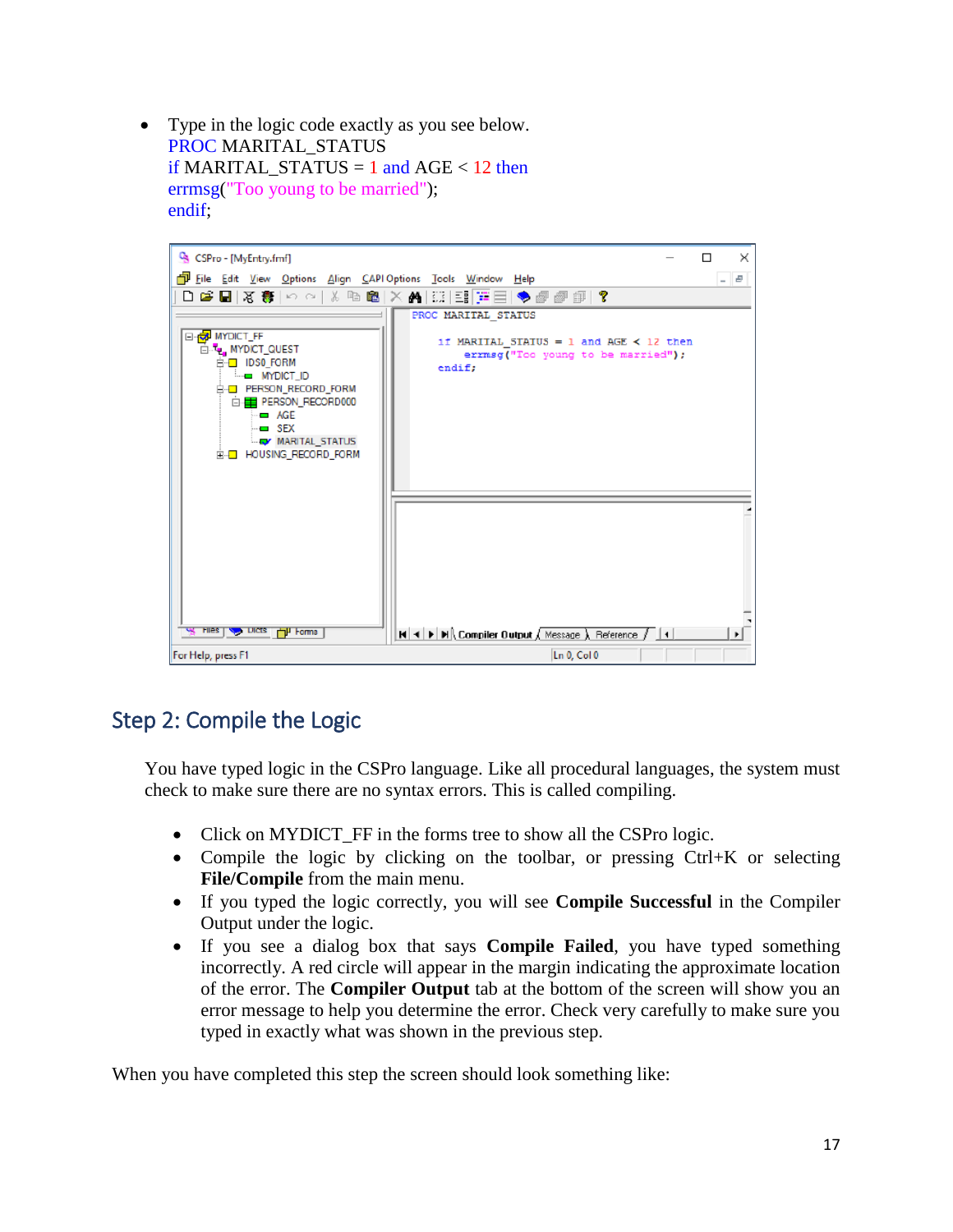

### <span id="page-20-0"></span>Step 3: Test the Edit

We are now ready to run the data application and make sure our logic is working properly.

- Run CSEntry by clicking "the traffic light" on the toolbar, or pressing Ctrl-R.
- CSPro will ask you to save the changes. Click **Yes**.
- CSEntry will ask you to select a data file. Type "MyData.dat" for the file name, if it is not already there, then press Enter.
- Type in any **Operator ID**.
- Click on on the toolbar, or press Ctrl-A to enter Add mode. The first form will appear with the cursor on 'Id Item'.
- Type "2" then Enter to fill in the id item. The next form will appear, showing the person roster.
- Type "10" in the 'Age' field.
- Type "1" in the 'Sex' field.
- Type "1" in the 'Marital Status' field.

Your error message should appear on the screen, as shown below.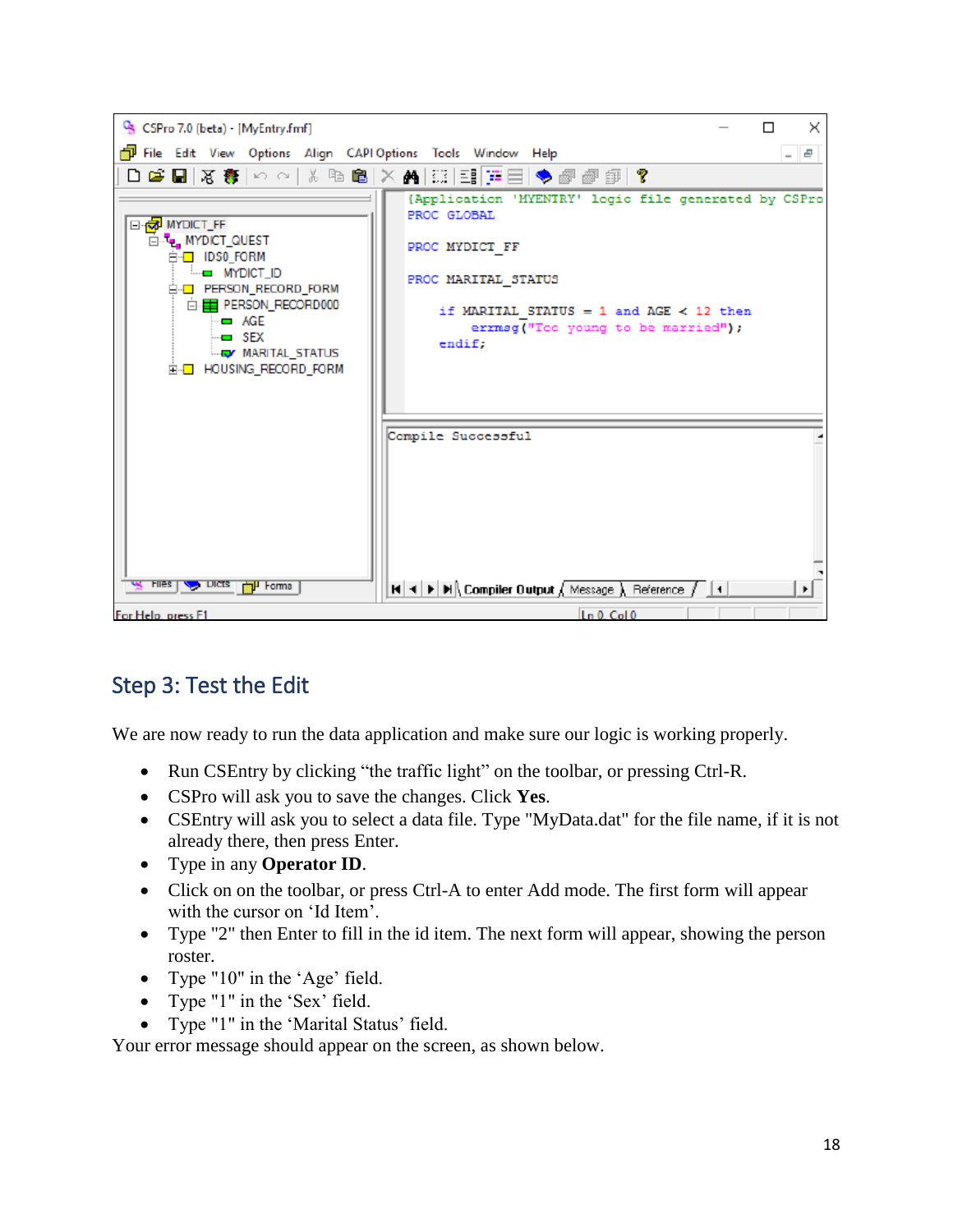| CSEntry (Application: MyEntry - Data: MyData.dat)<br>U | ×<br>□                                    |
|--------------------------------------------------------|-------------------------------------------|
| File Mode Edit Navigation View Options Help            |                                           |
| <b>☞ LE 로 E L L L</b> H + + → H   &                    |                                           |
| File                                                   |                                           |
| <adding case=""><br/>:I</adding>                       | Age Sex Marital status                    |
|                                                        | ı<br> 1,0 <br>1                           |
|                                                        | 2                                         |
|                                                        | 3                                         |
|                                                        | J                                         |
|                                                        | 5                                         |
|                                                        | 6                                         |
|                                                        | 7                                         |
|                                                        | 8                                         |
|                                                        | 9<br>Too young to be married              |
|                                                        | Press F8 to clear<br>10                   |
|                                                        |                                           |
|                                                        |                                           |
|                                                        |                                           |
| For Help, press F1                                     | No Partials ADD<br>Field = MARITAL_STATUS |

### <span id="page-21-0"></span>Step 4: Complete the Case

We will finish entering data for the second case, including the error condition, so that we will be able to test that condition in the following exercise.

- Press **F8** to clear the message.
- Hold down the Ctrl key and press the slash key  $('')$  on the numeric keypad. The next form will appear on the screen.
- Type "1" in the 'Type Household' field.
- Type "1" in the 'Type Roof' field.
- CSEntry will ask us to accept the case. Select **Yes**.
- Click the "Stop button" on the toolbar, or press Esc or Ctrl-S, or select **Mode/Stop** from the main menu.
- Close CSEntry by clicking on the X in the top right corner, or selecting **File/Close** from the main menu.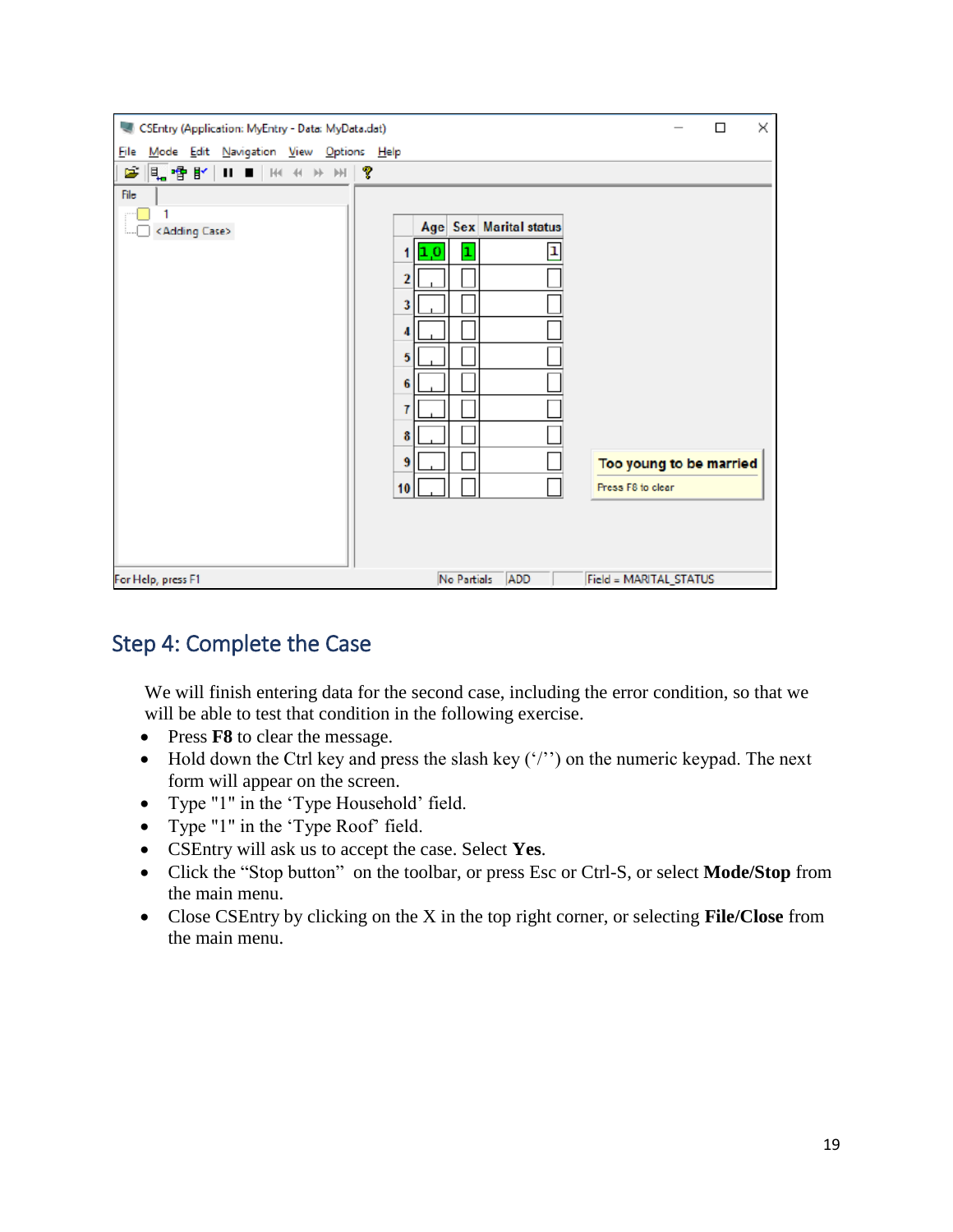# <span id="page-22-0"></span>**Exercise 6: CAPI questions and texts**

# <span id="page-22-1"></span>Step1: Adding CAPI questions and texts

To add CAPI questions, we first need to tell CSPro that this is a CAPI application. Choose Options – Data Entry… from the menu, and tick "CAPI mode" in the resulting data entry options window:



When pressing OK, the Form has changed slightly: On top there is a yellow, empty field. This is where the questions for the interviewer to read, as well as additional instructions to  $him - if$ needed.

To add CAPI question to an item: Make sure the Form tree is shown in the left pane (click the Forms tab on the bottom of the window), and highlight the item you want to make the question for. Then click the CAPI questions button on the toolbar (shown below):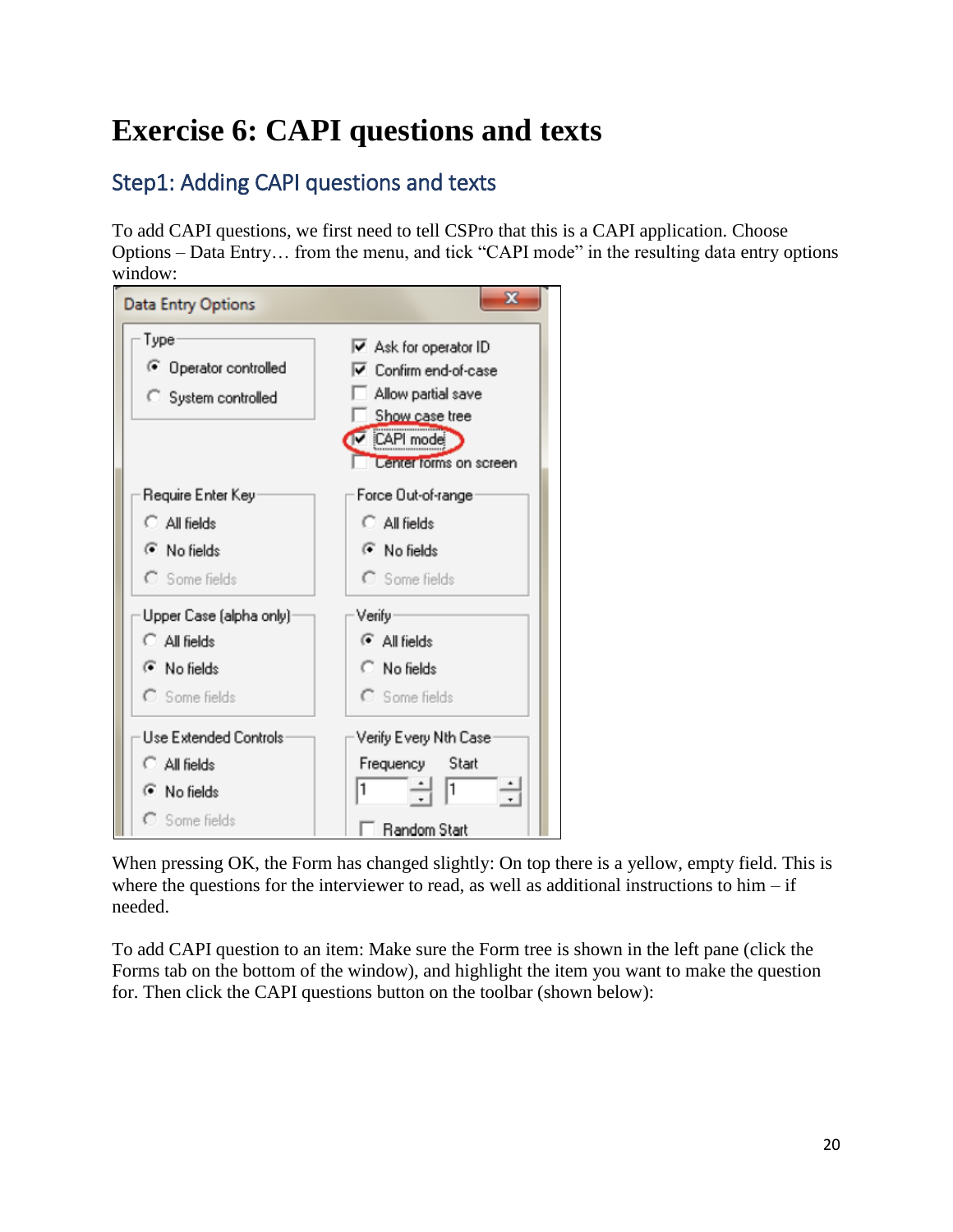| File Edit View Options Align CAPI Options Tools Window Help                                                                                            |                                                                                                    |
|--------------------------------------------------------------------------------------------------------------------------------------------------------|----------------------------------------------------------------------------------------------------|
|                                                                                                                                                        | DGB ※赛 ∽∼ ↓电唱 ×前 照 国王目 ◆●●图】                                                                       |
| □ <mark>o</mark> HH_Survey_2018<br>白  Tu HH_Survey_2018 questionnaire<br>□ houseing records<br>HH_Survey_2018 identification<br><b>2</b> Type of house |                                                                                                    |
| <sup>1</sup> Type of roof<br>□ HH_Survey_2018 questionnaire<br>由 Person Record                                                                         | My first application                                                                               |
|                                                                                                                                                        | Francoise Communication<br><i><u><b>Laboration</b></u></i><br><b>Type of house</b><br>Type of roof |

The CAPI question editor has two default fonts. The first one is to use for the questions, and the other one to use for additional comments or information to the interviewer like this:

| File Edit View Options Align CAPIOptions Tools Window Help                                                                                                                                                             |                                                                                                                                                                                                                                                                                                                                                            |
|------------------------------------------------------------------------------------------------------------------------------------------------------------------------------------------------------------------------|------------------------------------------------------------------------------------------------------------------------------------------------------------------------------------------------------------------------------------------------------------------------------------------------------------------------------------------------------------|
|                                                                                                                                                                                                                        | DBBR\$ ∽∼ ☆●● ×▲ Ⅲ 目下日◆●●■  ?                                                                                                                                                                                                                                                                                                                              |
| B B HH_Survey_2018<br>E <sup>.t</sup> y HH_Survey_2018 questionnaire<br>□ houseing records<br>- <sup>6</sup> HH_Survey_2018 identification<br>Type of house<br><b>2</b> Type of roof<br>由 HH_Survey_2018 questionnaire | $\boxed{\blacksquare}$ 12 $\boxed{\blacksquare}$ ENG: English<br>$\mathbf{F}_1$ , $\mathbf{F}_2$   $\mathbf{B}$ $I$ $\mathbf{U}$ $\mathbf{\underline{A}}$   $\mathbf{\overline{\equiv}}$ $\mathbf{\overline{\equiv}}$ $\mathbf{\equiv}$   $\mathbf{\overline{\equiv}}$ $\mathbf{\Re}$ $\mathbf{\Re}$   $\mathbf{\Im}$<br><b>Type of House</b><br>Condition |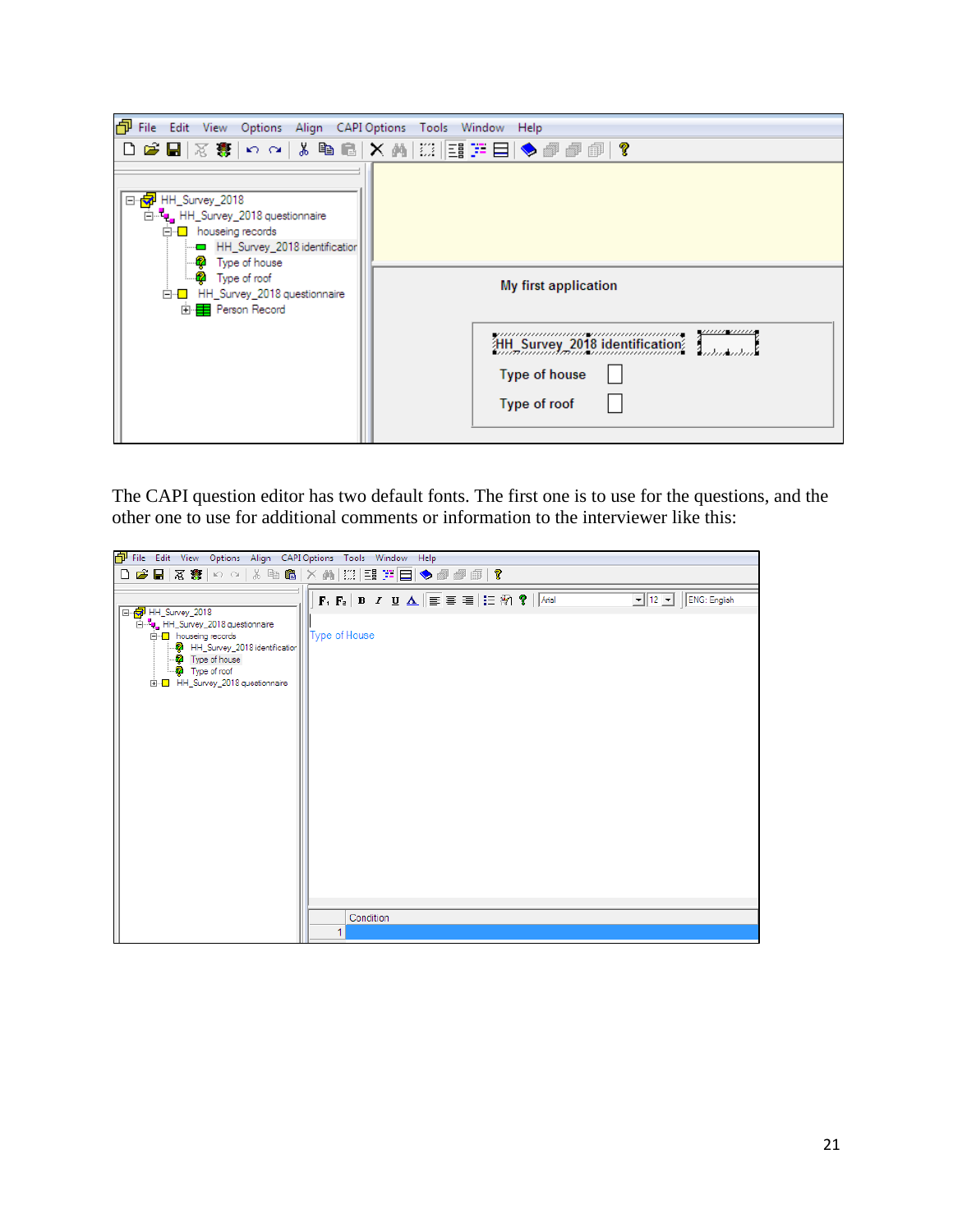### <span id="page-24-0"></span>Step2: Data entry options window

Selecting "Options" – "Data entry..." pops up a window giving options on how the application should behave. We saw that we can define the application to be a CAPI application. Here we shall explore some of the other options available.

### <span id="page-24-1"></span>Step3: More about the Data entry options window

### **Turning off the question about Operator ID**

The question about Operator ID can be turned off. This is handy during the development of the application, as much testing is needed, and it is annoying to have to answer this question every time. To turn it off, select Options – Data Entry Options… from the toolbar, and un-tick "Ask for operator ID" (but do remember to turn in back on when the application is finished).

### **Partial save**

There is an option "Allow partial save". Whether we want to allow this when the survey is done, or not is not a topic of this tutorial, but this option comes very handy when debugging the application:

If we are working on a form towards the end of a multiple-form questionnaire and want to test it, we have to enter data for all the previous forms first. By allowing partial save, data can be entered up to the place we want to test, and then partial saved. Next time we want to test, we just continue to enter data for this saved record.

### **System controlled vs. operator controlled applications**

There are two modes the applications can run in: System controlled and operator controlled. There are pros and cons for both modes.

### **Operator controlled mode**

The default is operator controlled, and this allows more flexibility for the interviewer: He can use the mouse to move around in the questionnaire, bypassing fields or whole sections of the application. The mouse can also be used to skip to fields after having keyed an invalid response for a value.

Data entry in operator controlled mode is sometimes quicker than system controlled mode, but the data is less accurate.

### **System controlled mode**

In system controlled mode, CSPro decides how the interviewer is allowed to move around in the application. It also ensures that the data comes in the format the programmer specified, with skip patterns obeyed and consistency checks passed. The interviewer has to resolve all errors before moving in the questionnaire, which can slow down the process.